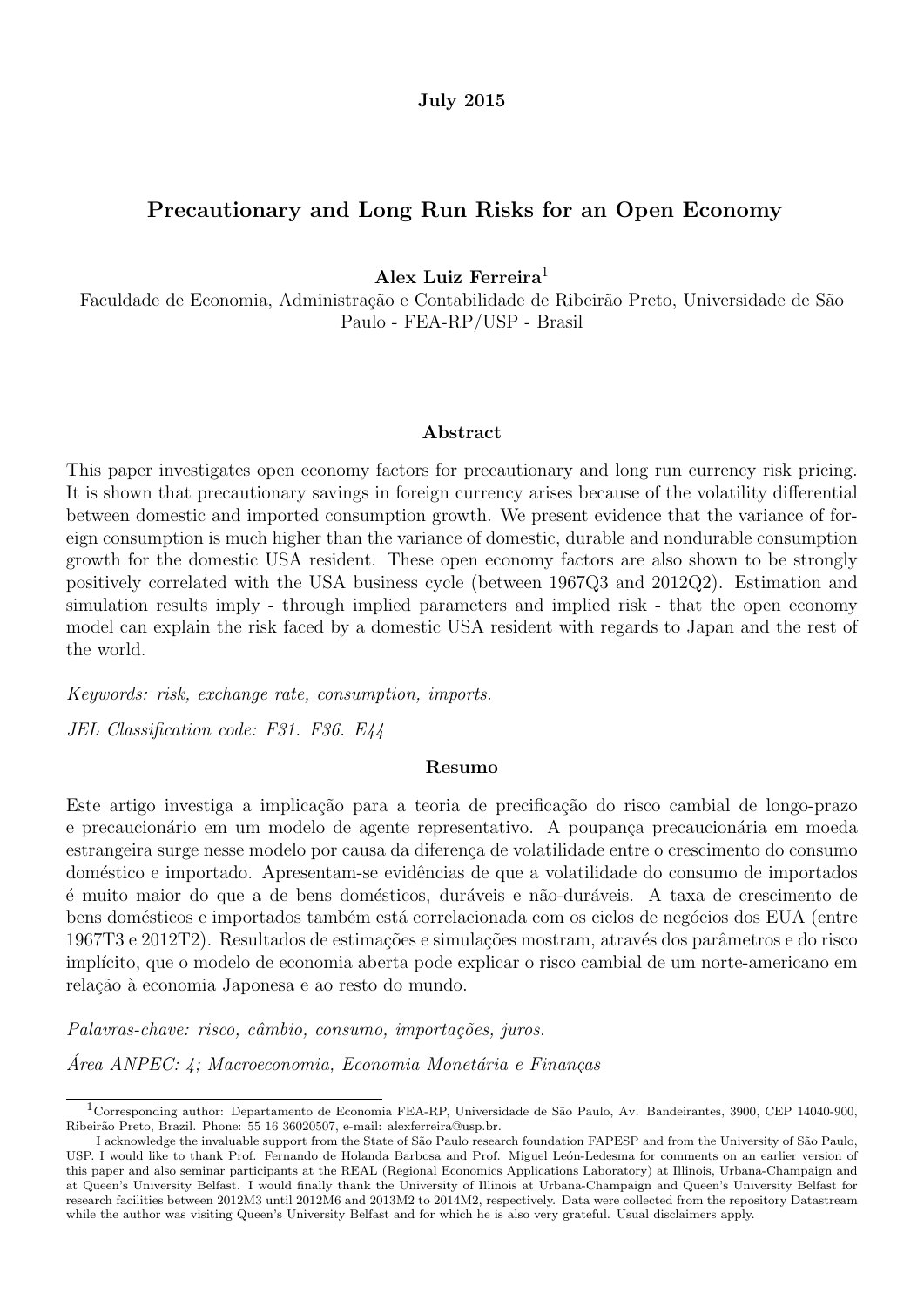## Introduction

Standard Stochastic Discount Factors (SDFs), such as the growth of nondurable and durable consumption, offer an incomplete motive for pricing a bond which pays monetary units in foreign currency. This paper explores the traditional foreign and domestic consumption growth factors, which follow from international trade theory, for precautionary and long run risk asset pricing<sup>2</sup>.

There are interesting economic interpretations for domestic and imported consumption growth factors, as they are able to provide microeconomic foundations for buying a foreign bond: smoothing out the consumption of imported goods. These factors are theoretically superior when compared to the conventional durable/nondurable model, because precautionary savings in foreign currency arises as a response to an increase in the variability of future consumption. They are able to rationalize why a representative agent holds external wealth and how volatility in consumption and uncertainty regarding exchange rates can impact on currency risk. The present paper focus on risk derived from precautionary savings, i.e., risk due to changes in consumption growth variance. For this purpose, it analyzes currency risk assuming different functional forms for the instantaneous utility functions (power and habit) showing that consistent interpretations are possible when these new factors are introduced.

We show that open economy factors present a great sample variability when compared to aggregate durable and nondurable growth. As will be revealed for the case of the United States of America (USA), the variance of durable consumption growth is 44% higher than the variance of nondurable growth from 1967Q3 to 2012Q2. And the variance of imported consumption growth is 133% higher than the variance of durable consumer growth during the aforementioned period. Although our main focus is on consumption growth variances, we also show that these factors are strongly positively correlated to the USA business cycles, using both NBER recessions and the output gap as proxies. Finally, our model estimations and calibrations imply reasonable values for the share of domestic consumption goods (67%) and the parameter of risk aversion (9.69). It also implies reasonable levels for steady state risk, considering the habit persistence model, which ranges from the extremes -2.31% to 5.57% per quarter, but also reaches more modest numbers such as  $0.31\%$  per quarter, for instance. In summary, there is evidence supporting the claim that highly variable imported consumption growth, in addition to domestic growth, can be more appropriated stochastic discount factors for currency risk pricing than the usual nondurable/durable model of consumption growth.

This investigation is important for both researchers and policy makers. It is interesting to researchers not only because it complements the asset pricing literature, but also because it lies at the center of some of the most difficult unsolved puzzles in international macroeconomics, such as the uncovered interest parity empirical failure. For policy makers, the answer is important to understand the dynamics of real interest rates in an open economy, which is a vital issue for emerging countries with high average real interest rates.

The rest of the paper is organized as follows. The next section introduces the currency risk theory of asset pricing with domestic and imported consumption growth in the utility function. This is accomplished by using a simple model under no default risk and no state contingent assets. Section 3 explains the data sources and presents a descriptive and graphical analysis of the main growth variables discussing key empirical results.

<sup>2</sup>Earlier theoretical models have been explaining currency pricing using durable and non-durable consumption growth factors (see, for instance, Lustig & Verdelhan (2007)). Although, our monetary asset pricing model is based on the theoretical contribution of Ferreira & Moore (2015), the paper's approach is different in various and important ways. For instance, Ferreira & Moore (2015) completely focuses on estimating covariances between SDFs and excess returns in a log-linear factor model, whereas the present paper abstracts from covariances and focuses on precautionary and long run risks.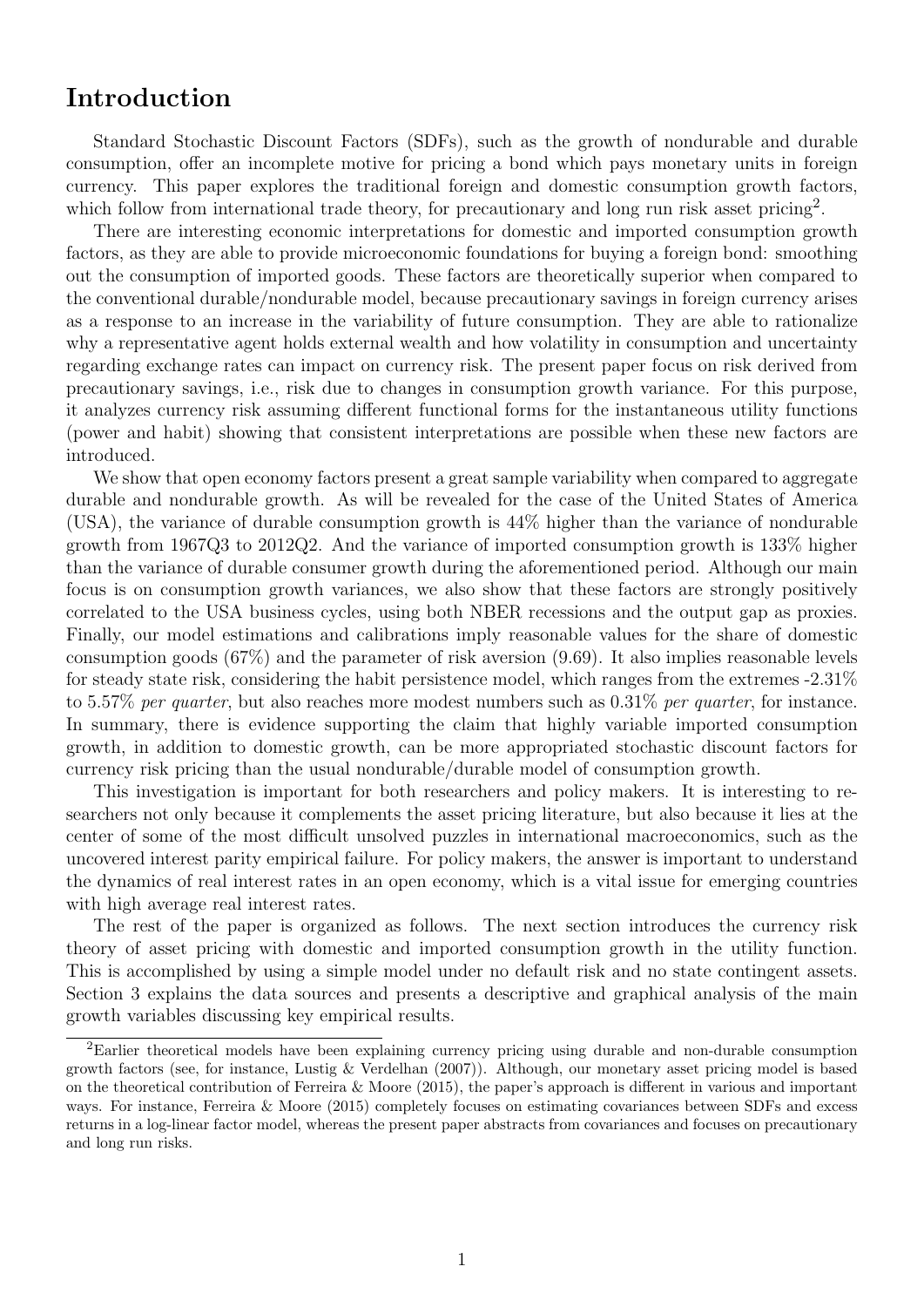## 1 Currency Risk Theory

Consider two open economies, the "H-country" (H for home) and the "F-country" (F for foreign), populated by a representative household<sup>3</sup>. The period utility function of the representative agent in the home country is represented by  $u(C_{yt}, C_{y*t})^4$ . It follows that a domestic representative household can choose her optimal consumption allocation path deciding how much to buy of home and foreign goods as well as, from an inter-temporal dimension, deciding how much to hold of domestic and foreign bonds. Hence, the representative household in the domestic economy chooses to consume  $C_{vt}$ units of the home produced good and *C<sup>y</sup>* <sup>∗</sup>*<sup>t</sup>* of the foreign produced good. Unless otherwise stated, foreign variables will be represented by an asterisk.

At the beginning of each period, indicated by the *t* subscript, the family receives an endowment,  $Y_t$ , in domestic currency and another,  $Y_t^*$ , in foreign currency. The state variables are the quantities  $B_t$  of domestic bonds and  $B_t^*$  of foreign bonds, each one paying one unit of its respective currency at  $t + 1$ .  $E_t$  is the expectation conditional on all information available at  $t$ .

The problem of the representative agent is then

$$
\max_{C_{ys}, C_{y^*s}} \left( E_t \sum_{s=t}^{\infty} \beta^{s-t} u(C_{ys}, C_{y^*s}) \right),
$$

subject to

$$
P_sC_{ys}+P_s^*C_{y^*s}S_s+B_sP_s^B+B_s^*S_sP_s^{B^*}-B_{s-1}-B_{s-1}^*S_s-P_sY_s-P_s^*Y_s^*S_s=0,
$$

in addition to a given initial stock of wealth and a transversality condition, with  $s = t, t + 1, \ldots, \infty$ .  $\beta$ is the subjective intertemporal discount factor;  $W_t$  is the wealth at the beginning of each period  $t$ ;  $P_t$ is the price level of the domestic consumption basket and  $S_t$  is the nominal exchange rate, defined as the domestic price of foreign currency. The superscript refers to the country of origin of the good. Lowercase variables are in logarithms, Greek letters without subscripts are parameters. Incorporating the constraint into the maximization problem and optimizing using the Bellman equation below

$$
V_t(B_{t-1}, B_{t-1}^*) = \max_{C_{yt}, C_{y^*t}} \left( u(C_{yt}, C_{y^*t}) + \beta E_t V_{t+1}(B_t, B_t^*) \right),
$$

one can find the following Euler equations

$$
u_1(C_{yt}, C_{y^*t})\frac{P_t^B}{P_t} = \beta E_t \left( u_1(C_{yt+1}, C_{y^*t+1})\frac{1}{P_{t+1}} \right), \tag{1}
$$

$$
u_1(C_{yt}, C_{y*t})\frac{S_t P_t^{B^*}}{P_t} = \beta E_t \left( u_1(C_{yt+1}, C_{y*t+1})\frac{S_{t+1}}{P_{t+1}} \right), \qquad (2)
$$

$$
u_2(C_{yt}, C_{y^*t})\frac{P_t^B}{S_t P_t^*} = \beta E_t \left( u_2(C_{yt+1}, C_{y^*t+1})\frac{1}{S_{t+1}P_{t+1}^*} \right),\tag{3}
$$

$$
u_2(C_{yt}, C_{y*t})\frac{P_t^{B^*}}{P_t^*} = \beta E_t \left( u_2(C_{yt+1}, C_{y*t+1})\frac{1}{P_{t+1}^*} \right). \tag{4}
$$

The left hand side corresponds to the loss in terms of marginal utility for the H-household of decreasing period *t* consumption in order to buy bonds. The right hand side is the expected marginal

<sup>3</sup>We will use the words country and economy, home and domestic as well as household and agent, respectively, as synonyms.

<sup>&</sup>lt;sup>4</sup>We are also implicitly assuming a symmetric function for the F-household. However, for ease of exhibition, we will focus on the H-household.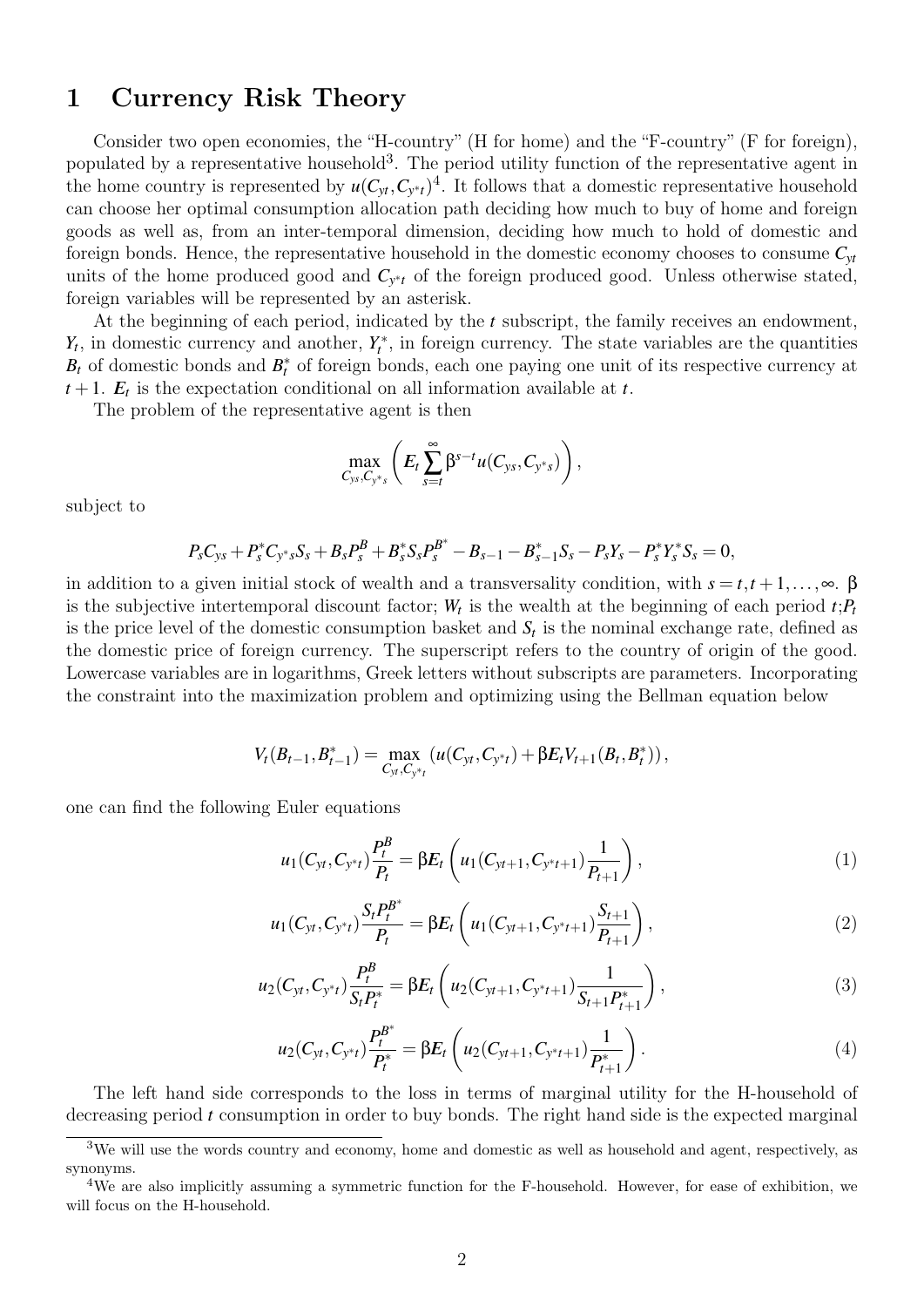benefit of the real consumption at  $t + 1$  discounted for period *t*. The cost of the home bond is  $P_t^B$ , which represents the nominal price of a zero-coupon discount bond that pays with certainty one unit of the domestic currency at  $t + 1$ . An analogous definition applies for the foreign bond.

We will later analyze currency risk premium under both a power utility specification<sup>5</sup> and a habit based explanation. For the latter reason, we will compare our theoretical results with the ones from the papers of Verdelhan (2010) and Moore & Roche (2010) which are both based on the work of Campbell & Cochrane (1999). We will also discuss the implication of their empirical results on the light of the theory that is derived under these optimization conditions. Moore & Roche (2010) present a detailed monetary model following the two-country, two-good model framework of Lucas (1982) while Verdelhan (2010)'s simpler structure consider only a real economy - both under a habit consumption explanation. As the Euler equations above can be largely simplified by considering that some of the partial derivatives are equal, it becomes important to mention that the model presented in Verdelhan (2010) will appear as a special case of the one that is developed here.

Given the assumptions regarding bond prices, more specifically, given that the riskless bond pays one unit with certainty at time  $t + 1$  of the corresponding issuer-country currency, one can also write

$$
P_t^B = \frac{1}{1 + i_t},
$$
  

$$
P_t^{B*} = \frac{1}{1 + i_t^*},
$$

where  $i_t$  is the nominal interest rate (with  $t+1$  maturity).

In order to show the *ex ante* currency risk, let us concentrate on two of these Euler equations, equations (1) and (3). Since  $i_t$ , with  $t+1$  maturity, is known at  $t$ , these Euler equations can be written as

$$
1 = E_t \left( M_{t+1} (1 + i_t) \frac{P_t}{P_{t+1}} \right), \tag{5}
$$

$$
1 = E_t \left( M_{t+1}^*(1+i_t) \frac{S_t P_t^*}{S_{t+1} P_{t+1}^*} \right), \tag{6}
$$

where the stochastic discount factors (SDF) are defined as

$$
M_{t+1} \equiv \beta \left( \frac{u_1(C_{yt+1}, C_{y^*t+1})}{u_1(C_{yt}, C_{y^*t})} \right), \tag{7}
$$

$$
M_{t+1}^* \equiv \beta \left( \frac{u_2(C_{yt+1}, C_{y^*t+1})}{u_2(C_{yt}, C_{y^*t})} \right). \tag{8}
$$

Defining the ex post real interest rate as  $1 + r_{t+1} \equiv \frac{1+i_l}{1+\pi_t}$  $\frac{1+i_t}{1+\pi_{t+1}}$ , with  $1+\pi_{t+1} \equiv \frac{P_{t+1}}{P_t}$  $\frac{t+1}{P_t}$ , and using this definition in (7) and (8) above, gives

$$
1 = E_t \left( M_{t+1} R_{t+1} \right), \tag{9}
$$

$$
1 = E_t \left( M_{t+1}^* R_{t+1} \frac{Q_t}{Q_{t+1}} \right), \tag{10}
$$

where the real return is  $R_{t+1} \equiv (1 + r_{t+1})$  and the real exchange rate is defined as  $Q_t \equiv \frac{P_t^* S_t}{P_t}$  $\frac{f}{P_t}$ .

<sup>&</sup>lt;sup>5</sup>We will not delve into more sophisticated types of utility functions, such as Epstein & Zin (1989), due to their analytical complexity. If we decided to log-linearize them and find a "natural" point of expansion, we would collapse into a power utility specification.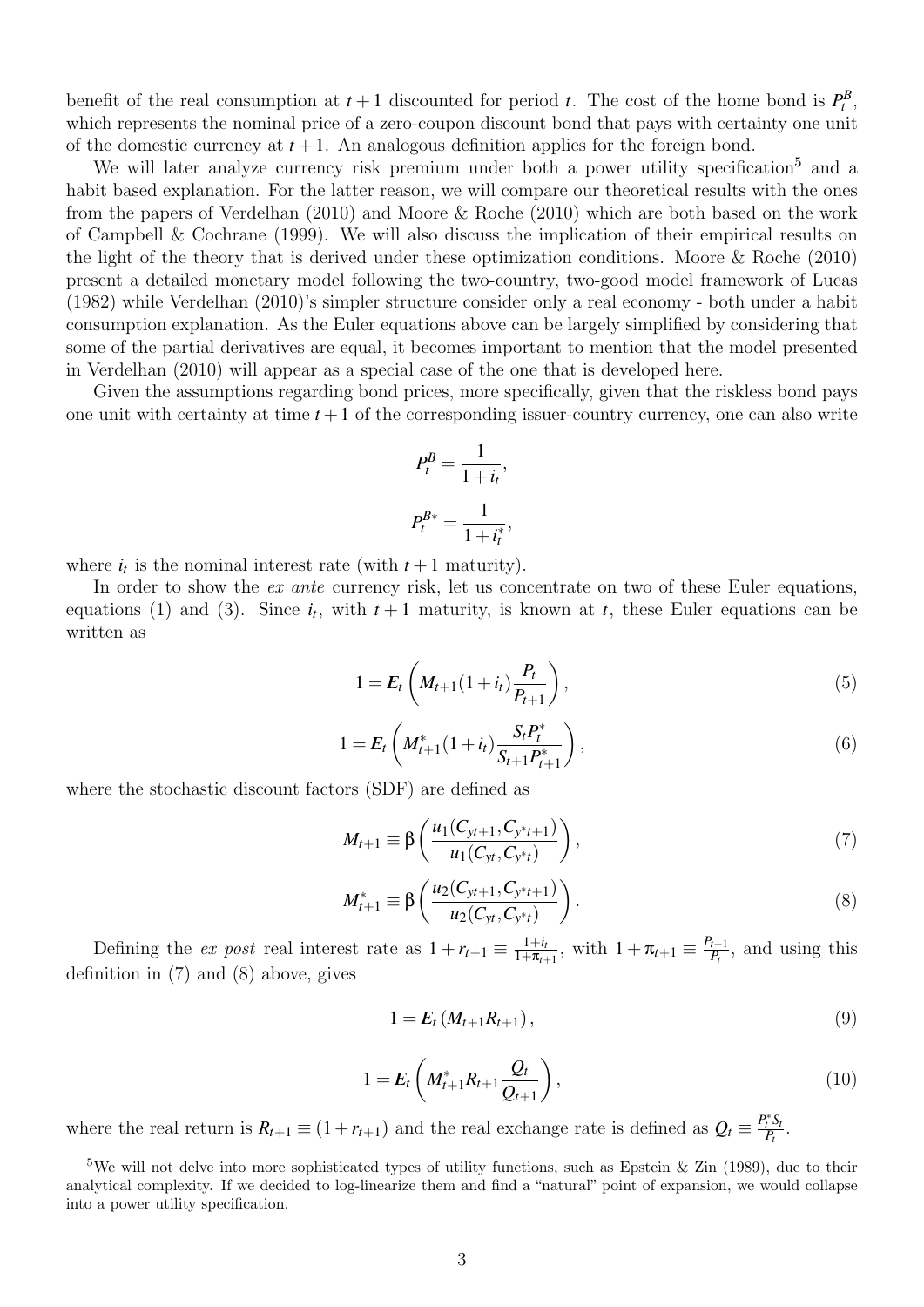Using  $(9)$  and  $(10)$ , we have

$$
E_t(M_{t+1}R_{t+1}) = E_t(M_{t+1}R_{t+1}^* \frac{Q_{t+1}}{Q_t}).
$$
\n(11)

Ex ante currency risk premia is defined as

$$
E_t(\rho_{t+1}^c) \equiv E_t(r_{t+1}) - E_t(r_{t+1}^*) - E_t(\Delta q_{t+1}),
$$
\n(12)

where  $E_t(r_{t+1}) \equiv E_t \ln(R_{t+1}), E_t(r_t^*)$  $(t_{t+1}^*) \equiv E_t \ln(R_t^*)$  $(t_{t+1})$ ,  $q_t \equiv \ln(Q_t)$  and the first difference operator is represented by the  $\Delta$  symbol<sup>6</sup>.

It is convenient to express both foreign and domestic real interest rates as a function of the stochastic discount factors for the H-representative,  $E_t(M_{t+1})$  and  $E_t(M_{t+1}^*)$  [as in Backus et al. (2001), for instance].

### 1.1 Precautionary Currency Risk

Let us consider that the covariance between these SDFs and the real return on the risk free rate are zero, which means that we are abstracting from the covariance between the SDFs and changes in inflation between *t* and  $t + 1$ , the unknown variable for the expected real return at  $t + 1$  evaluated at time *t*. By doing this, we are focusing on risk (uncertainty regarding future marginal utility) derived from consumption growth variance and not on risk due to the covariance between excess returns and SDFs. We also departure from the It follows that equations (9) and (10), can be written as

$$
E_t(R_{t+1}) = \frac{1}{E_t(M_{t+1})},\tag{13}
$$

$$
E_t(R_{t+1}^*) = \frac{1}{E_t\left(M_{t+1}^*\right)}.\tag{14}
$$

Applying natural logs in both sides of (13) and (14) and considering that SDFs are lognormal:

$$
E_t(r_{t+1}) = -\ln(E_t(M_{t+1})) = -\ln(E_t(e^{m_{t+1}})) = -E_t(m_{t+1}) - \frac{1}{2}\text{Var}_t(m_{t+1}),
$$
  

$$
E_t(r_{t+1}^*) = -\ln(E_t(M_{t+1}^*)) = -\ln(E_t(e^{m_{t+1}^*})) = -E_t(m_{t+1}^*) - \frac{1}{2}\text{Var}_t(m_{t+1}^*).
$$

Given  $(9)$  and  $(10)$ , we can write the expected change in the exchange rate as

$$
E_t(\Delta q_{t+1}) = E_t(m_{t+1}^*) - E_t(m_{t+1}).
$$
\n(15)

We find that the *ex ante* currency risk premia is<sup>7</sup>

$$
E_t(\rho_{t+1}^c) = \frac{\text{Var}_t(m_{t+1}^*) - \text{Var}_t(m_{t+1})}{2}.
$$
\n(16)

The model earlier developed allows us to conclude that the risk factor that matters for the

<sup>7</sup>The currency risk in Verdelhan (2010) is  $\frac{\text{Var}_{t}(m_{t+1}^{*}) - \text{Var}_{t}(m_{t+1})}{2}$  $\frac{1}{2} - \frac{\text{var}_{t}(m_{t+1})}{2}$ , as the definition in this paper is  $\Delta q_{t+1} + r_{t+1}^* - r_{t+1}$ .

 $6$ One might ask whether the definition above of "currency risk premia" makes sense, given that we mean "currency" risk" for the domestic agent in the agent's own currency. There is an economic explanation for the above equation. Suppose that the H-country is the UK and the F-economy is the USA, for example. In addition, consider that the home representative agent borrows funds in the USA to buy bonds in UK, for instance. It follows that the expected excess return for this investor corresponds to the expected real return on the British bond minus the real cost of borrowing in the USA and minus the expected real depreciation of the British currency. If the pound Sterling depreciates,  $\frac{Q_t}{Q_t}$ increases and the domestic agent who borrowed in dollars will loose.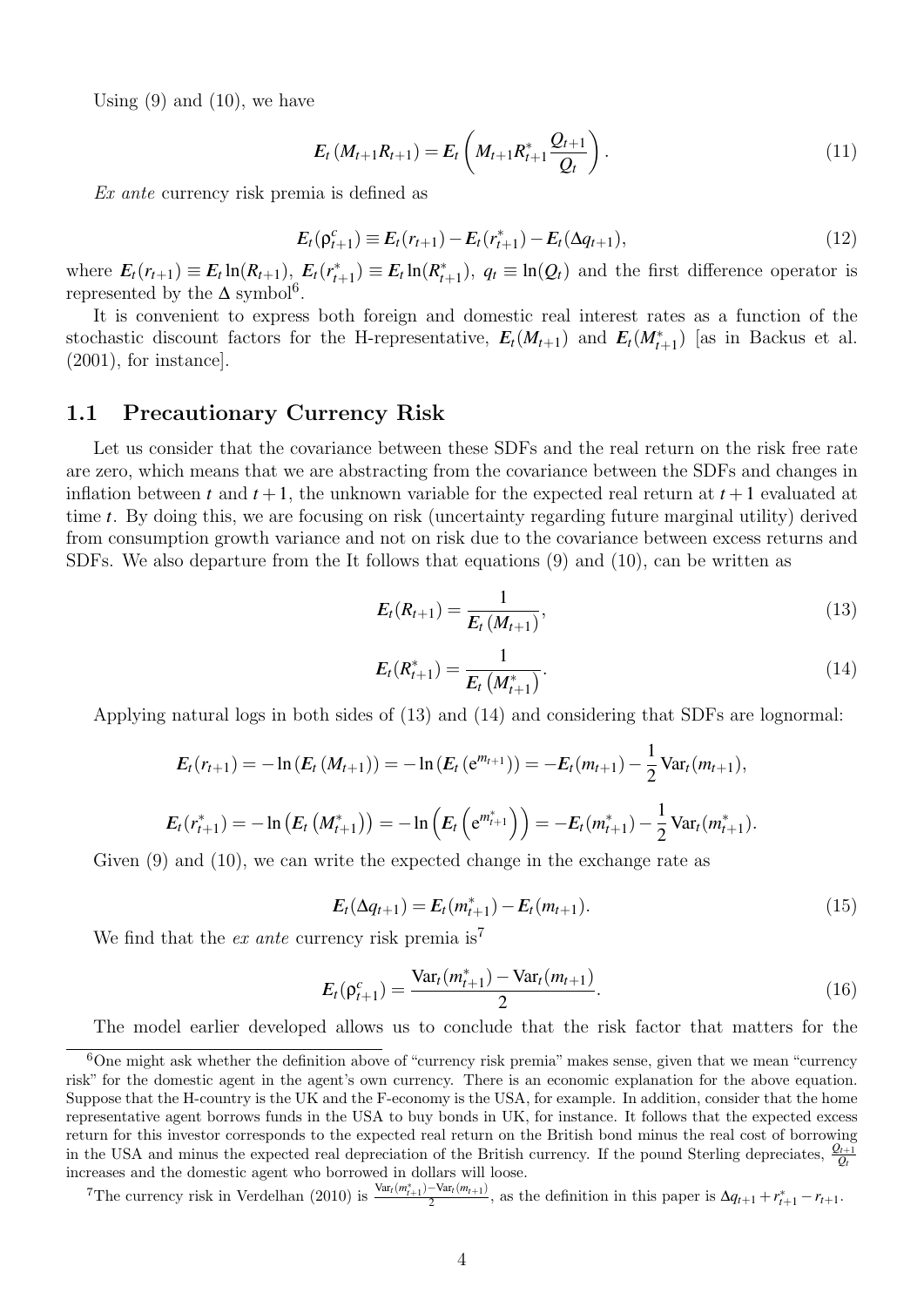domestic household is the volatility of each of the SDFs which are closely related to the variance of H and F consumption growth shocks (i.e. overall consumption variance).

By observing that the SDFs are related to how agents feel regarding the consumption of both H and F goods, the economic interpretation of the previous equations becomes straightforward. SDFs will depend on the exogenously given consumption growth but will determine endogenously obtained bond prices. Hence, if the variance of the F-good's consumption is relatively higher than the variance of the H-good's consumption, ceteris paribus, domestic households will buy more of the foreign bond relative to the domestic bond increasing its relative price,  $\frac{P_t^{B*}S_t}{B}$  $P_t^{\frac{b}{B}}$ . In other words, the F-bond becomes more valuable since it insures the H-household against overall consumption fluctuations and, by consequence, marginal utility variations arising from higher F-good's consumption variance. This can be interpreted as precautionary savings in foreign currency because consumption growth variance is the unique force driving attitudes towards risk. The price of the F-bond in period *t* is thus higher than the H-bond when both assets are expressed in the same currency. As a consequence, the ex ante return on the F-bond is relatively lower, which explain an expected currency premium on the H-bond. In the next sub-sections, we assume specific functional forms for the period utility function and derive these relationships directly.

#### 1.2 Power Utility

Consider that *C<sup>t</sup>* is made of a composite of the two goods aggregated by a Cobb-Douglas function and that preferences are of the CRRA form

$$
u(C_{yt}, C_{y^*t}) \equiv \frac{C_t^{1-\gamma}}{1-\gamma},
$$
\n(17)

with

$$
C_t \equiv C_{yt}^{\theta} C_{y^*t}^{1-\theta},
$$

where  $0 < \theta < 1^8$ .

The marginal rates of substitution, equations (7) and (8), as a function of consumption are

$$
M_{t+1} = \beta \left( \frac{C_{t+1}}{C_t} \right)^{1-\gamma} \left( \frac{C_{yt+1}}{C_{yt}} \right)^{-1},
$$
  

$$
M_{t+1}^* = \beta \left( \frac{C_{t+1}}{C_t} \right)^{1-\gamma} \left( \frac{C_{y^*t+1}}{C_{y^*t}} \right)^{-1}.
$$

The previous equations can be written as

$$
M_{t+1} = e^{\ln(\beta)} e^{(1-\gamma)\Delta c_{t+1} - \Delta c_{yt+1}} = e^{\ln(\beta)} e^{[(1-\gamma)\theta - 1]\Delta c_{yt+1} + [(1-\gamma)(1-\theta)]\Delta c_{yt+1}},
$$
\n(18)

$$
M_{t+1}^* = e^{\ln(\beta)} e^{(1-\gamma)\Delta c_{t+1} - \Delta c_{y^*t+1}} = e^{\ln(\beta)} e^{[(1-\gamma)\theta]\Delta c_{yt+1} + \{[(1-\gamma)(1-\theta)] - 1\}\Delta c_{y^*t+1}}.
$$
(19)

Consider that consumption growth follows a random walk with drift

$$
\Delta c_{yt+1} \equiv g_y + u_{yt+1},
$$

$$
\Delta c_{y^*t+1} \equiv g_{y^*} + u_{y^*t+1},
$$

<sup>8</sup>Hence, we are excluding the cases in which the economy behaves as if it was closed, as the SDFs will be undetermined in our model.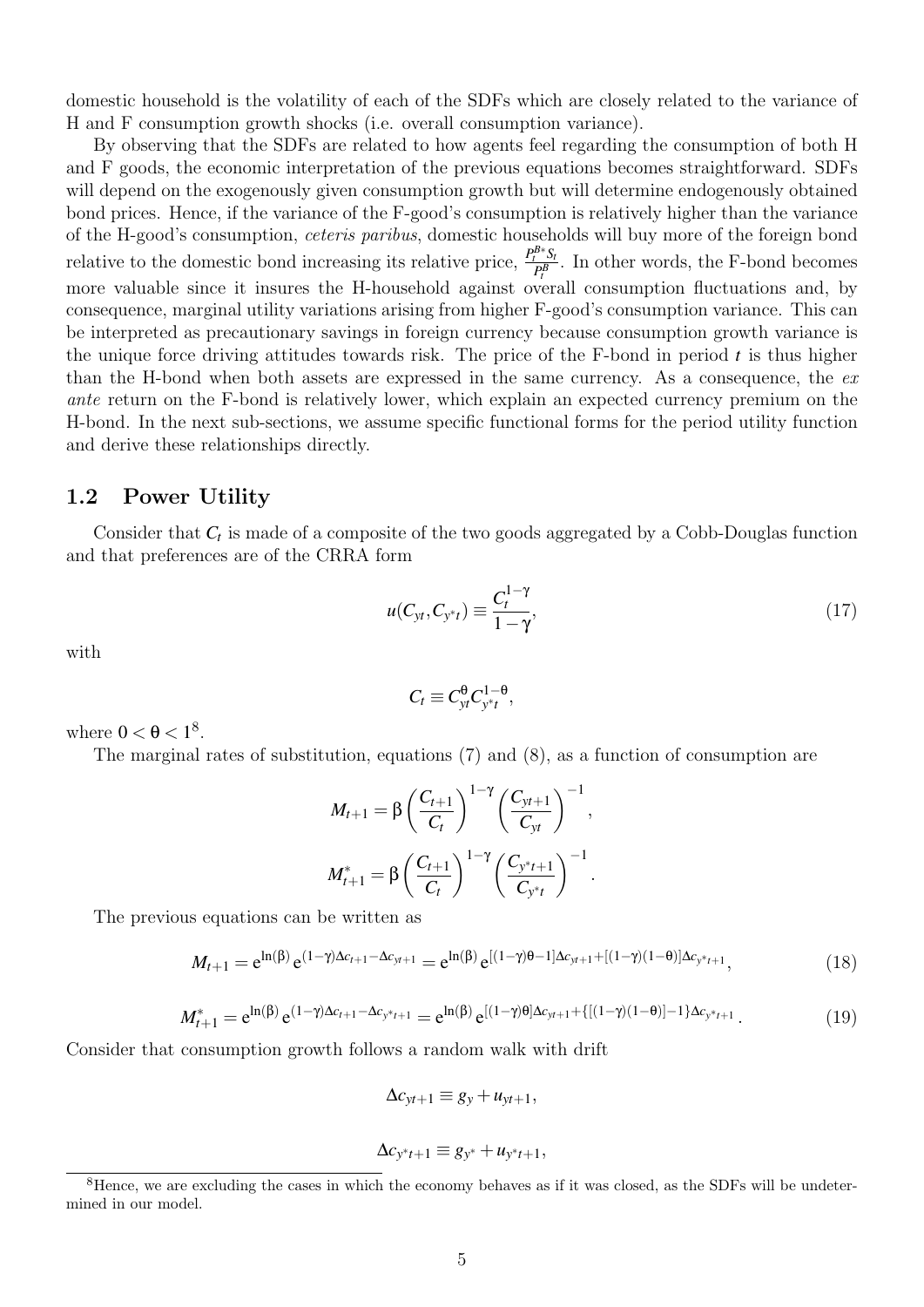where  $u_{yt+1}$  and  $u_{y*t+1}$  are i.i.d process,  $u_{yt} \sim \mathcal{N}(0, \sigma_u^2)$  and  $u_{y*t} \sim \mathcal{N}(0, \sigma_{u^*}^2)$ , respectively.

For a normal variable *z*,  $E(e^z) = e^{E(z) + \frac{1}{2}Var(z)}$ , thus

$$
E_t(M_{t+1}) = e^{\ln(\beta)} e^{[(1-\gamma)\theta - 1]g_y + [(1-\gamma)(1-\theta)]g_{y^*} + \frac{1}{2}[(1-\gamma)\theta - 1]^2 \sigma_u^2 + \frac{1}{2}[(1-\gamma)(1-\theta)]^2 \sigma_u^2},
$$
\n(20)

$$
E_t(M_{t+1}^*) = e^{\ln(\beta)} e^{[(1-\gamma)\theta]g_y + \{[(1-\gamma)(1-\theta)] - 1\}g_{y^*} + \frac{1}{2}[(1-\gamma)\theta]^2 \sigma_u^2 + \frac{1}{2}\{[(1-\gamma)(1-\theta)] - 1\}^2 \sigma_u^2}.
$$
 (21)

As can be seen above,  $E_t(M_{t+1})$  will be negatively correlated to the mean value of domestic consumption growth if  $\gamma > -\left(\frac{1-\theta}{\theta}\right)$  $\frac{-\theta}{\theta}$ , which is the case for risk averse agents. In that case, it will also be positively correlated to the variance of consumption of both domestic and foreign goods as marginal utility depends on both types of goods (that is, overall consumption). The economic interpretation is that, the higher overall consumption volatility is, the higher bond prices are (as households will demand more of both bonds for precautionary motives), and the smaller their return. If  $\theta \approx 1$ , for instance, an increase in the volatility of the home produced good will affect the SDF,  $E_t(M_{t+1})$ , increasing  $P_t^B$  and reducing the H-bond return (and  $\sigma_{u_{t+1}*}^2$  will have no effect on  $P_t^B$ ). For that reason, an increase in the volatility of the domestic good consumption will decrease the expected currency risk when  $\theta \approx 1$ . The expected currency risk, on the other hand will increase with the volatility of the domestic consumption of the foreign produced good, everything else remaining equal, even when  $\theta \approx 1$  (and nearly nothing of the F-good is consumed) because the foreign bond will be more demanded.

Also, observe that

$$
Var(m_{t+1}) = [(1 - \gamma)\theta - 1]^2 \sigma_u^2 + [(1 - \gamma)(1 - \theta)]^2 \sigma_u^2,
$$

Var
$$
(m_{t+1}^*)
$$
 =  $[(1 - \gamma)\theta]^2 \sigma_u^2 + [(1 - \gamma)(1 - \theta) - 1]^2 \sigma_u^2$ .

The expected currency risk will thus be equal to

$$
E_t(\rho_{t+1}^c) = \left[ (1-\gamma)\theta - \frac{1}{2} \right] \sigma_u^2 - \left[ (1-\gamma)(1-\theta) - \frac{1}{2} \right] \sigma_{u^*}^2.
$$
 (22)

Given our assumption of symmetry between the H and the F economies, we can analyze currency risk both ways: from the perspective of the domestic agent and also from the point of view of the foreign household.

Assuming that the model parameters for the representative agent in the F-country are  $\theta^F$  and  $\gamma^F$ , that is, the proportion of consumption of F-goods by the F-household is denoted by  $\theta^F$ , an aggregator similar to (17), and the local curvature of the F-agent period utility function is  $\gamma^F$ , we symmetrically have

$$
E_t(\rho_{t+1}^c) = \left[ (1 - \gamma^F)(1 - \theta^F) - \frac{1}{2} \right] \sigma_{uF*}^2 - \left[ (1 - \gamma^F)\theta^F - \frac{1}{2} \right] \sigma_{uF}^2.
$$
 (23)

where  $\sigma_{uF}^2$  and  $\sigma_{uF*}^2$  are shocks to the F-goods consumption growth and H-goods consumption growth shocks of the F-economy<sup>9</sup>, respectively.

An economic explanation to these results is given below.

#### Currency Risk, Domestic and Imported Consumption

Let us analyze the excess return from the perspective of the F-household. First, note that the

<sup>9</sup>H-goods consumption growth can be understood in a two country world as F-economy imports of H-goods for internal consumption.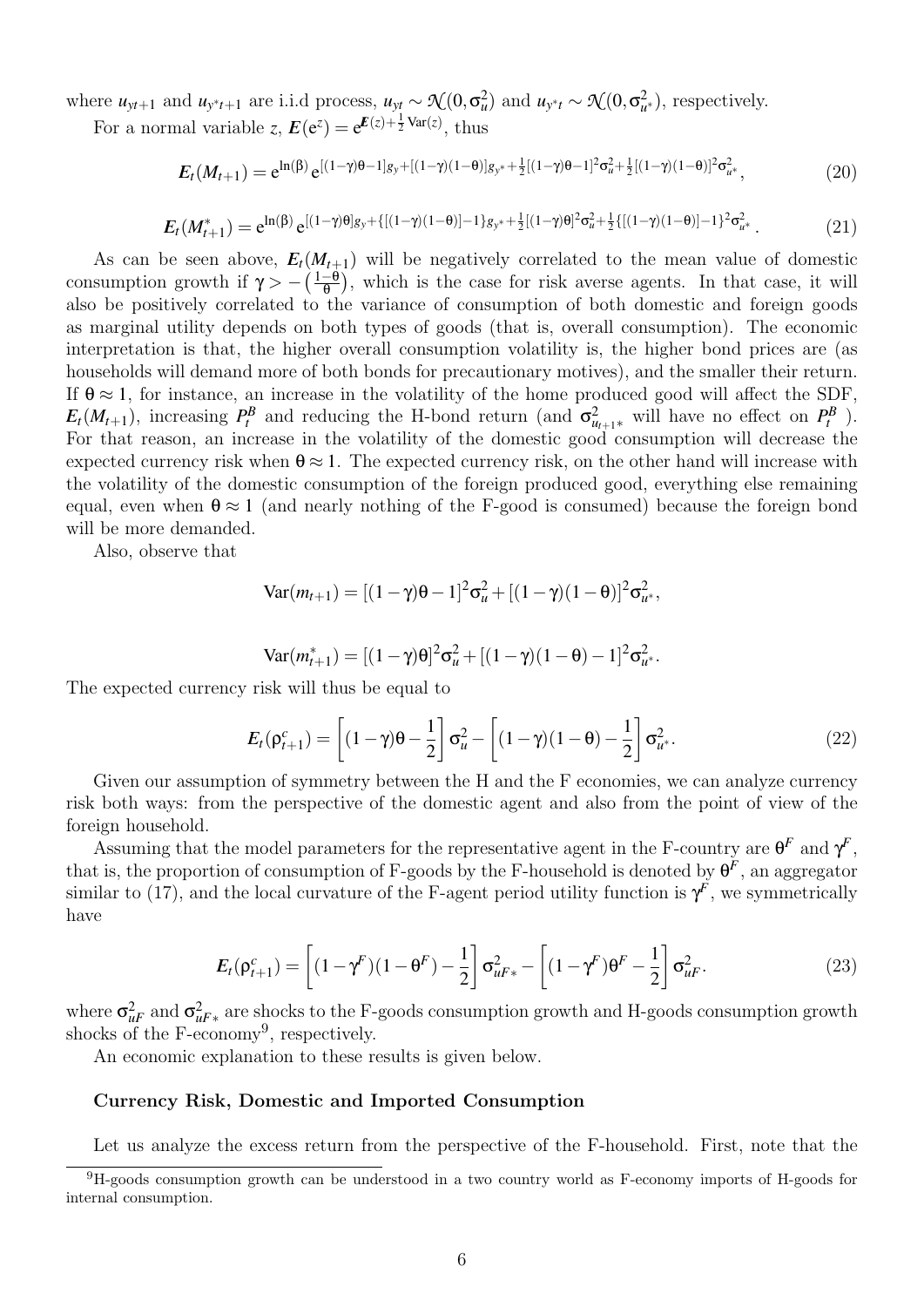expected currency risk will be deterministic and a function of the model parameters and the variance of consumption shocks for H and F goods.

A numerical example can help understand the nature of the risk facing the F-agent. Suppose  $\theta^F = 0.9$  and  $\gamma^F = 2$ . It follows that  $E_t(\rho_{t+1}^c) > 0$  whenever  $\sigma_{uF}^2 > \frac{3}{7}$  $\frac{3}{7}\sigma_{uF*}^2$ . When the proportion of F-goods in the overall consumption of the F-household is very high, most of the shocks perturbing the overall consumption stream arise from F-goods consumption, so there is no need for the F-household to insure against H-goods shocks by buying too many of the H-bonds. It follows that H-bond prices will be relatively smaller than F-bonds, *ceteris paribus*, and returns on the H-bond will be higher. Thus, currency risk (as we defined) will be positive when F-households consume few goods from the H-economy, even if the variance of F-consumption is very small, relative to the H-consumption.

Also, note that the local coefficient of risk aversion or local curvature of the utility function is  $\gamma^F$ . It is interesting to note that

$$
\frac{\partial E_t(\rho_{t+1}^c)}{\partial \gamma^F} = \theta^F \sigma_{uF}^2 - (1 - \theta^F) \sigma_{uF}^2,
$$
\n(24)

Equation (24) shows that for a infinitesimal change in the local curvature parameter of the Fhousehold utility function, the variation in currency risk will positively depend on the variance of F-goods consumption growth shocks and negatively on the H-goods consumption variance. It will also depend on the proportion of home and foreign goods on total consumption. For example, suppose that the proportions of F and H produced goods on total F-consumption are the same, that is  $\theta^F = \frac{1}{2}$  $\frac{1}{2}$ , then the effect is positive if  $\sigma_{uF}^2 > \sigma_{uF*}^2$ . This *ceteris paribus* partial effect means that as agents become more risk averse, they give more importance to smoothing the consumption of the good that is more volatile, in that case, the F-good (demanding less of the H bonds, decreasing their price and increasing ex ante returns). Intuitively, if  $\theta^F = \frac{1}{2}$  $\frac{1}{2}$  and variances are the same, the impact of an increase in the local curvature parameter is null. Finally, note that equations (22) and (23) must be equal with complete markets in optimizing equilibrium. This implies some consistency conditions for the model parameters and also for the variance of individual shocks. For example, consider for simplicity that  $\gamma = \gamma^F = 2$  and  $\theta = \theta^F = \frac{1}{2}$  $\frac{1}{2}$ . The consistency condition will be

$$
\sigma_{u^*}^2 - \sigma_u^2 = \sigma_{uF}^2 - \sigma_{uF*}^2.
$$

For instance if risk premium is positive  $\sigma_{u^*}^2 > \sigma_u^2$ , as higher F-good consumption volatility induces H-agents to buy more of the F-bond. It must also be the case that the volatility of the F-goods consumption in the F country should also be higher to induce F-agents to buy relatively more of the F-bond (and prices will be higher and their ex ante return lower). There is no market clearing condition in this simple asset pricing model that will entail the condition above - recall that variances are exogenously given. It is beyond the objective of the present paper to model these market relationships as well as the underlying origin of such shocks and their propagation.

### 1.3 Long Run Risk

Consider the simple following stylized error structure for the consumption growth variance (following insights from Bansal & Yaron (2004))

$$
u_{yt+1} = v_{t+1}\sqrt{\eta_{t+1}},
$$
  

$$
u_{y^{*}t+1} = v_{t+1}^{*}\sqrt{\eta_{t+1}^{*}},
$$

with

$$
\eta_{t+1}=\phi_0+\phi_1\mathcal{u}_{yt}^2,
$$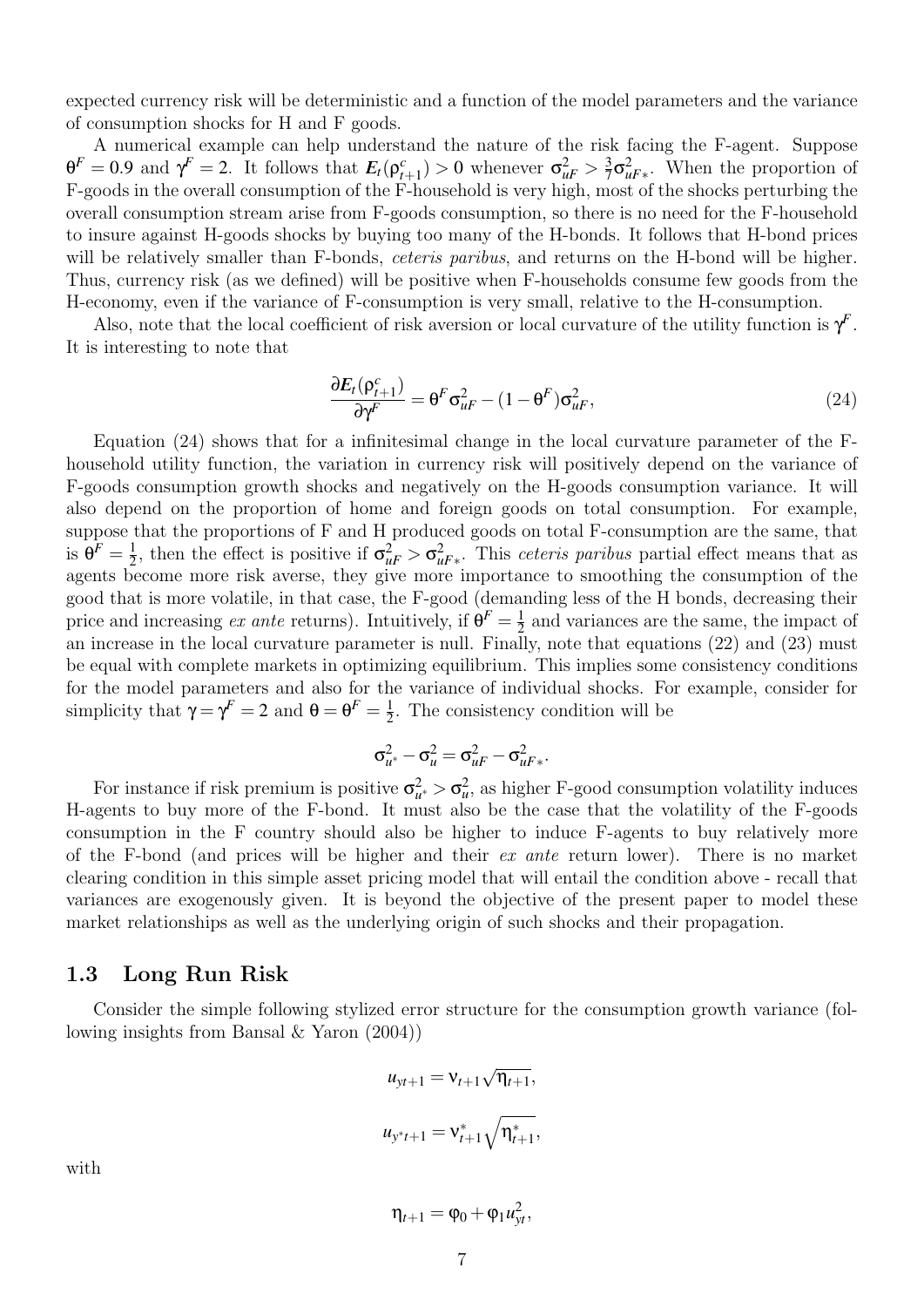$$
\eta_{t+1}^* = \varphi_0^* + \varphi_1^* u_{y^*t}^2,
$$

where  $v_t$  and  $v_t^*$  are white noise process,  $v_t \sim \mathcal{N}(0,1)$  and  $v_t^* \sim \mathcal{N}(0,1)$ , for simplification. Using a similar reasoning applied to  $(20)$  an  $(21)$ , we have

$$
E_t(\rho_{t+1}^c) = 1 + \iota_1 \varphi_1 u_{yt}^2 - \iota_2 \varphi_1^* u_{y^*t}^2,
$$
\n(25)

where  $\iota \equiv (\iota_1 \varphi_0 - \iota_2 \varphi_0^*$ <sup>\*</sup><sub>0</sub><sup> $\theta$ </sup>, **ι**<sub>1</sub>  $\equiv$   $[(1 - \gamma)\theta - \frac{1}{2})$  $\left[\frac{1}{2}\right], \mathbf{1}_2 \equiv \left[ (1-\gamma)(1-\theta) - \frac{1}{2} \right]$  $\frac{1}{2}$ .

As shown, we are to model precautionary currency risk as a time-varying process, which solely depends on the parameters of (25) and time-varying consumption variances.

### 1.4 Currency Risk under Habit Formation

In the appendix we show how to obtain currency risk under a utility function that exhibits habit formation, which results in the equations below

$$
\rho_{t+1}^c = \frac{1}{\bar{X}^2} \left[ \frac{1}{2} - (x_t - \bar{x}) \right] (\sigma_{\varepsilon^*}^2 - \sigma_{\varepsilon}^2),\tag{26}
$$

where

$$
\sigma_{\varepsilon}^2 = \left(\frac{1}{1+\lambda(x_t)} + \gamma \theta\right)^2 \sigma_u^2 + \gamma^2 (1-\theta)^2 \sigma_{u*}^2,
$$

$$
\sigma_{\varepsilon^*}^2 = \left[\frac{1}{1+\lambda(x_t)} + \gamma (1-\theta)\right]^2 \sigma_{u*}^2 + \gamma^2 \theta^2 \sigma_u^2,
$$

and, in terms of the individual shocks,

$$
\rho_{t+1}^c = \left\{ \frac{1}{2} + \gamma (1 - \theta) \left[ \bar{X}^{-1} \sqrt{1 - 2(x_t - \bar{x})} \right] \right\} \sigma_{u^*}^2 - \left\{ \frac{1}{2} + \gamma \theta \left[ \bar{X}^{-1} \sqrt{1 - 2(x_t - \bar{x})} \right] \right\} \sigma_u^2. \tag{27}
$$

where  $H_t$  is the subsistence consumption (or habits) of goods country H and  $X_t$  is the surplus consumption ratio defined as  $X_t \equiv \frac{C_t - H_t}{C_t}$  $\frac{-H_t}{C_t}$ ; the dynamics of the log surplus consumption rate,  $x_{t+1}$ , is assumed (following Campbell & Cochrane (1999)) to evolve according to

$$
x_{t+1} \equiv (1-\phi)\bar{x} + \phi x_t + \lambda(x_t)(\Delta c_{t+1} - g) = (1-\phi)\bar{x} + \phi x_t + \lambda(x_t)[\theta u_{yt+1} + (1-\theta)u_{yt+1}],
$$

where *g* is the deterministic part of the growth of overall consumption in the H-economy,  $g = \theta g_y +$  $(1-\theta)g_{y*}$ ;  $\lambda(x_t)$  is the sensitivity function which determines the behavior of the surplus consumption ratio.

One way to interpret (27) is through the analysis of the consumption growth variances in (26). First, currency risk would be equal to zero in equation (26) above if  $\sigma_{\varepsilon}^2$  $\epsilon^2_{\epsilon} = \sigma_{\epsilon}^2$ , as H-agents would be indifferent between holding H or F bonds. In order to understand this assertion, notice that the equality  $\sigma_{\varepsilon}^2$  $\mathbf{e}^2_{\epsilon} = \mathbf{\sigma}_{\epsilon}^2$ , implies

$$
[1+2\gamma(1-\theta)(1+\lambda(x_t))] \sigma_{u*}^2 = [1+2\gamma\theta(1+\lambda(x_t))] \sigma_u^2.
$$

The "non-trivial" cases in which the equality above hold occurs when  $\theta = \frac{1}{2}$  $\frac{1}{2}$  and  $\sigma_u^2 = \sigma_{u^*}^2$ . It follows that, the composite of H and F shocks are such that they disturb the H consumption stream in the same way, thus domestic agents perceive both H and F bonds as being perfect substitutes.

In order to interpret equation (26), consider that the consumption surplus is above steady state,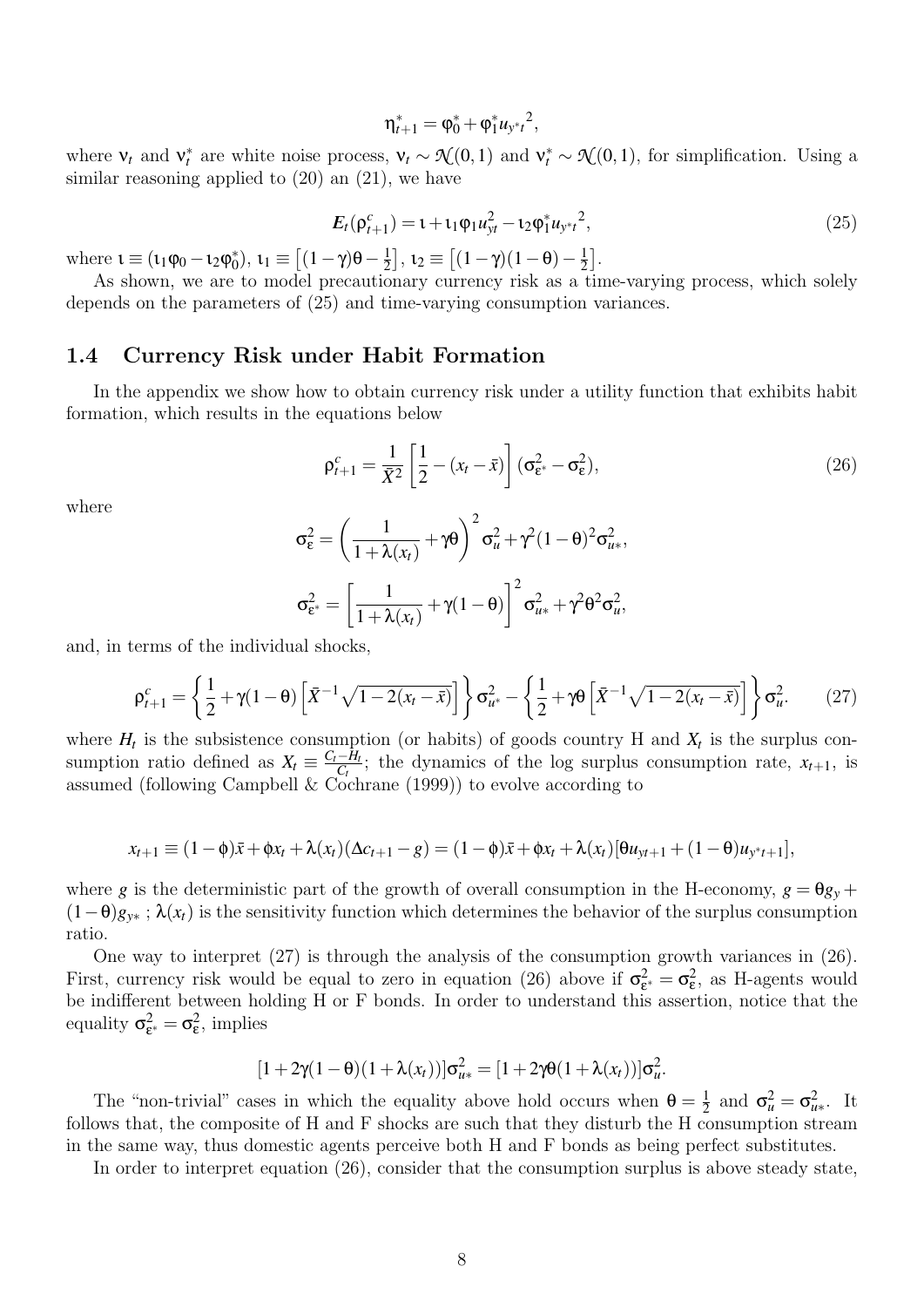$x_t - \bar{x} > \frac{1}{2}$  $\frac{1}{2}$ , so that the local risk aversion is relatively low<sup>10</sup>. In that case, currency risk will be positive only if  $\sigma^2_{\epsilon}$  $\frac{2}{\epsilon^*} > \sigma_{\epsilon}^2$  which will happen when

$$
[1+2\gamma(1-\theta)(1+\lambda(x_t))] \sigma_{u*}^2 > [1+2\gamma\theta(1+\lambda(x_t))] \sigma_u^2.
$$

For ease of exhibition, consider that  $\theta = \frac{1}{2}$ <sup>1</sup>/<sub>2</sub>. The inequality above will hold if  $\sigma_{u*}^2 > \sigma_u^2$ . The economic explanation is that, since shocks to the consumption of F-goods dominate the volatility of H-household overall consumption, risk averse agents will buy relatively more of the F-bond in order to be insured against that stronger source of utility fluctuation. It follows that the price of the F-bond will be higher than the H-bond, when both are denominated in the same currency, and hence real returns on the H-bond will be higher  $ex$  ante<sup>11</sup>. A similar explanation can also be done for the currency risk faced by the F-agent. Also, the condition that the risk expressions will be the same for both the H and F agent will hold for consistency reasons, as in the power utility case.

#### 1.4.1 Currency Risk and Uncovered Interest Parity

The previous model also offer an explanation for the Uncovered Interest Parity puzzle: i.e., the strong theoretical foundations and poor empirical support. As previously mentioned, there is no distinction between the consumption of H and F goods in the model developed in Verdelhan (2010). It follows that ex ante currency risk from the perspective of the domestic agent will be a positive function of the consumption surplus differential,  $s_t^* - s_t^{12}$ . Ceteris paribus, a positive surplus differential implies that *times are relatively bad* at home so that the agent feels relatively more risk averse, given that the set of parameters governing the domestic and foreign sensitivity function are the same. In that case, excess returns on the foreign bond will be positive ex ante since the domestic agent will have to be compensated by hers relatively higher risk aversion. It also follows that, everything else remaining constant, an increase in domestic consumption variance will have a positive effect on the expected excess returns to be obtained from the foreign bond (which is intuitive, since demand for foreign bonds should increase less than for domestic bonds). Finally, it must be stressed that systematic (persistent) positive currency risk premiums on emerging markets bonds would exist, for instance, only if the USA agents were relatively more in bad times, which is a strong hypothesis.

However, the aim of Verdelhan (2010)'s paper is to examine the motives behind the Uncovered Interest Parity failure under the habit formation set up and in a non-monetary structure (all variables are real). In his model, a) expected exchange rates are a function of both the real interest rate differentials and the variance of the  $SFDs^{13}$  and b) risk free real interest rates in both countries will also be related to their respective SDFs. The solution to this system of equations will result in a reduced form model for the expected real exchange rate changes in which the coefficient on the real interest rate differential is not going to be exactly equal to one. In fact, the coefficient will be equal to one only in the trivial cases in which either  $\gamma = 0$ , so there is no risk aversion, or if the standard deviation of consumption shocks is null,  $\sigma = 0$ , i.e. there is no source of risk to be insured

<sup>11</sup>Consider that  $E_t(r_{t+1}) > E_t(r_{t+1}^*)$  and that expected real depreciation is zero, i.e.  $E_t(Q_{t+1}) = Q_t$  and  $S_{t+1} = 1$ . It follows that  $\frac{1}{P_t^B(1+E_t(\pi_{t+1}))} > \frac{1}{P_t^{B*}(1+E_t)}$  $\frac{1}{P_t^{B*}(1+F_t(\pi_{t+1}^*))}$  ,  $\frac{P_t^{B*}}{P_t^B} > \frac{1+F_t(\pi_{t+1})}{1+F_t(\pi_{t+1}^*)}$  $\frac{1+E_t(\pi_{t+1})}{1+E_t(\pi_{t+1}^*)}$  and  $P_t^{B*}S_t > P_t^B$ . The left hand side of the inequality is the price of the F bond in H monetary units. If one considers that  $E_t(S_{t+1}) = 1$ , so both bonds are expected to pay one unit of the same currency at  $t + 1$ , then the real expected return will be higher for the H bond only if the F-bond price denominated in H currency is higher, i.e.  $P_t^{B*} S_t > P_t^B$ .

<sup>13</sup>See, p. 129, the first unnumbered equation before equation 4.

 $^{10}\text{Since } u(C_t, H_t) = \frac{(X_t C_t)^{1-\gamma}}{1-\gamma}$  $\frac{C_t}{1-\gamma}$  and it is common in this literature to treat the surplus consumption ratios as exogenous, the local curvature is  $\frac{-C_t u''(C_t, H_t)}{u'(C_t, H_t)} = \frac{\gamma}{X_t}$ .

<sup>&</sup>lt;sup>12</sup>Recall that the ex ante excess return or ex ante currency risk is the sum between the foreign interest rate and expected real exchange rate changes minus the domestic rate and note, also, that the asterisk represent the foreign economy in his model.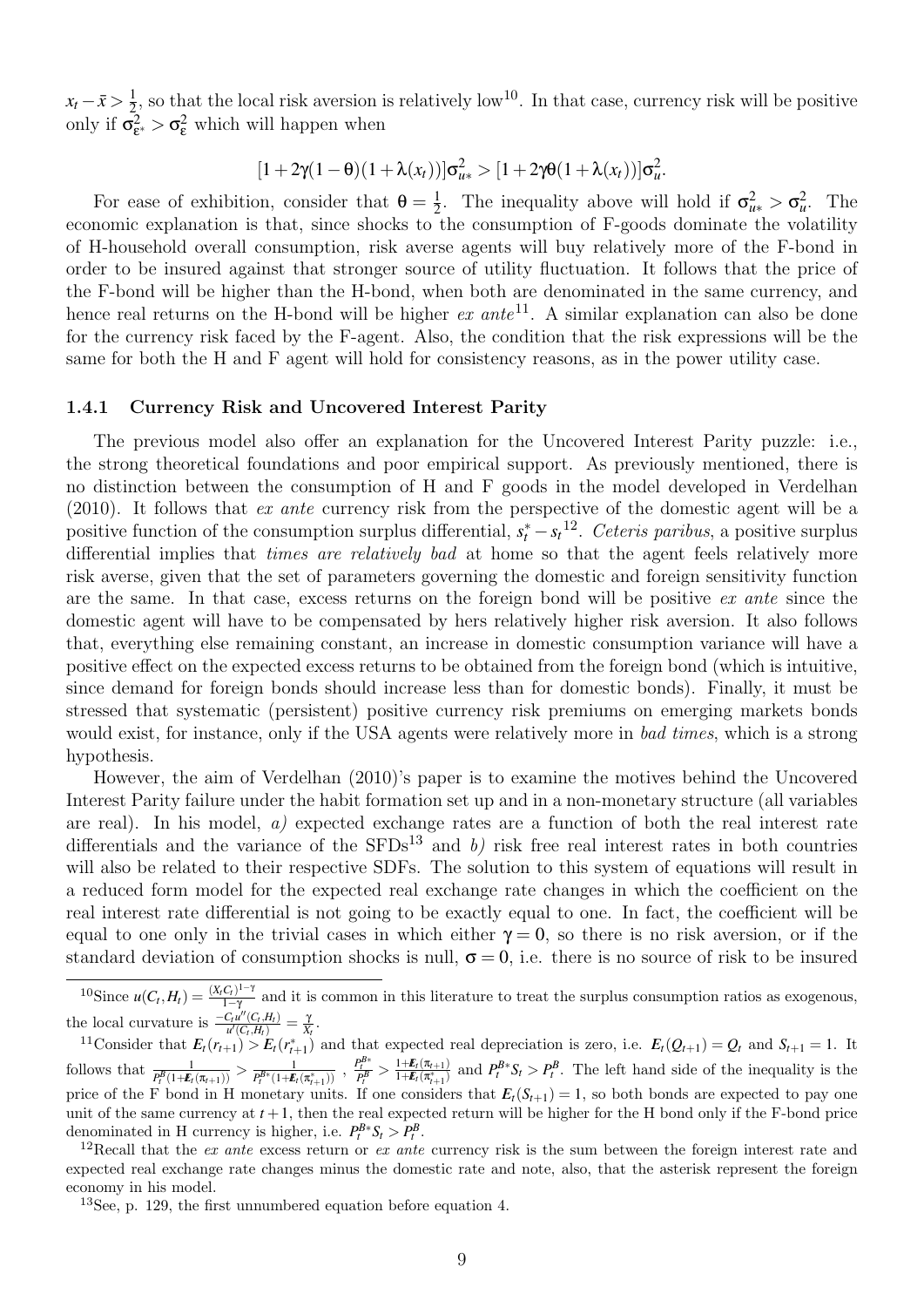from. A regression of the interest differential on the expected real exchange rate changes would not result in a unit coefficient unless one controls for ex ante currency risk - otherwise there will be an omitted variable (and consequent negative bias) that can be emulated from the model by proper parameterization.

In Moore & Roche (2010)'s model, a representative household decides how much to allocate between consumption (of home and foreign goods) and portfolio, given the existence of subsistence consumption and state contingent bonds. From the model's Euler equations, they obtain expressions for the real exchange rate and for the risk-free bond prices in both home and foreign currency. The real exchange rate that results from the model is a function of exogenously given: endowments, the surplus consumption ratio and the local curvature of the utility function. The bond-price also depends on the subjective inter-temporal discount factor and on the inflation of the respective country. The cash-in-advance constraint is further used to obtain, from the real exchange rate equation, a nominal exchange rate that is a function of exogenous relative money supplies instead of endogenous prices. After assuming that endowment growth and money growth are AR(1) processes, Moore & Roche (2010) calculate the variances of the terms of trade and nominal exchange rates. If the surplus consumption ratio is very persistent, its variance will be large and it will dominate the variance of the two other variables mentioned above. The assumption of a long memory process for consumption growth then offers an explanation for the exchange rate disconnect puzzle as in Meese & Rogoff (1983). Exchange rate forecasts will be inaccurate as long as the surplus consumption ratio is not accounted for in the estimations. The forward bias puzzle can arise in Moore & Roche (2010) from the same reason that was explained in Verdelhan (2010): the reduced form equation for nominal exchange changes will not necessarily have a unit coefficient on nominal interest rate differentials. Moore  $\&$  Roche (2010) thus proceed by showing how the conditions for a negative coefficient can arise from the model equations.

As both domestic and imported growth variances were shown to be important for the theoretical and empirical understanding of currency risk, we present a detailed analysis of USA consumption growth data in the next section. Section 3 shows how the variance of imported consumption growth compares to the variance of domestic, nondurable and durable growth in the USA and how it relates, dynamically, to excess returns.

## 2 Empirics

A natural question which arises from the theory put forward in the first section regards its empirical suitability. After all, are open economy factors empirically relevant for currency risk pricing? This question will be answered in three parts. First, by means of a descriptive analysis of the second moment of the disaggregated USA consumption growth series, we will show that they are (at least) no less volatile than durable consumption growth. Second, we will reveal that these factors positively co-vary with respect to proxies for the USA business cycle and, third, we will provide supportive evidence that open economy factors are able to explain currency risk using simulations.

Our sample spans from 1950Q1 to 2012Q4 with the exception of the imported consumption (beginning in 1967Q1). Variables were constructed following the methodology of Yogo (2006) using USA consumption data from the Department of Commerce of the Bureau of Economic Analysis (BEA). "Nondurable consumption" was built using the Fisher index which corresponds to the geometric mean of the Laspeyres and Paasche for nondurable and consumption services<sup>14</sup>. The base year (equal to 100) is 2009, which, due to the construction of the series, generates a small difference with the quarterly growth rate series from Yogo (2006). The first quarter of 1950 was adopted as the initial capital stock for durable consumption. We assumed a value equal to the per capita stock of capital of the

<sup>&</sup>lt;sup>14</sup>For simplicity, we used the term "nondurable" for this variable. However, it is important to notice that it also comprises the consumption of services.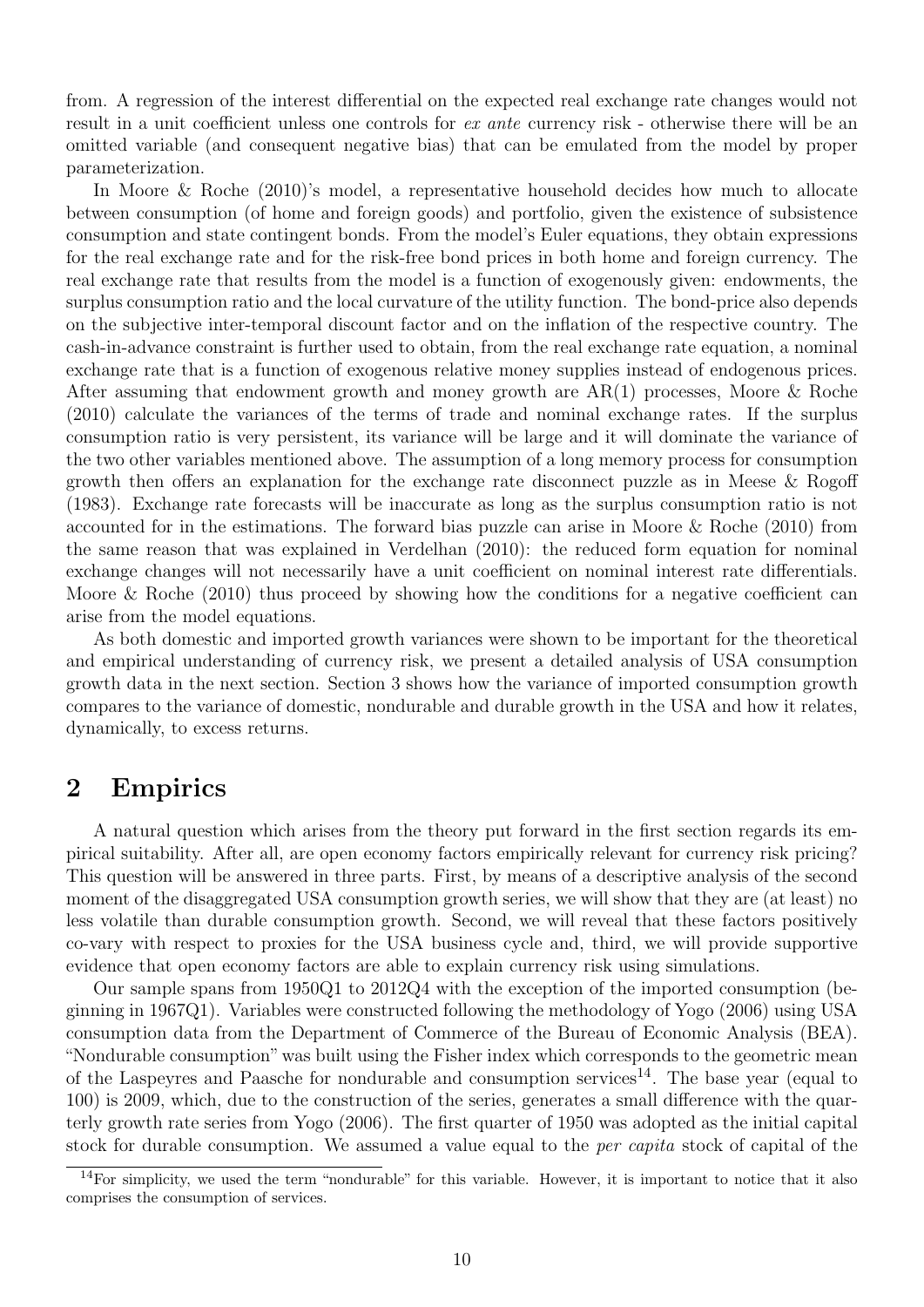year 1951, which is US\$ 1,636.00 in 2009 prices<sup>15</sup>. The remainder of the series of durable goods was constructed according to the perpetual inventory method using a depreciation rate equal to 6% per quarter, an arbitrary value that is common in this literature.

The series of imported goods have some additional limitations. First, despite the prices of imported goods are available since 1950 or 1960, data on imported consumer spending begins only on 1967Q1. Secondly, it must be emphasized that imported consumption of both durable and nondurable goods excludes imports of automotive goods already in the original sources.

The initial capital stock for the series of imported durable goods was chosen arbitrarily to minimize the variance of the growth rate of the first thirty observations, which led to a value of US\$ 684.3 for 1966Q3, in 2009 prices. This choice was subjective, but it is based on the fact that  $(1-\delta)$  becomes small after 30 periods, reaching approximately the value of 0.156 when  $\delta = 6\%$ . That is, after thirty periods, the share of the initial capital stock in the total stock is reduced to 15.6%, making its importance relatively small<sup>16</sup>. The other variables were constructed following the same methodology adopted for the construction of the durable and nondurable consumption series as explained above.

The aggregation of nondurable, durable and services in total imports was also performed through a Fisher index. It is important to emphasize that we adopted the estimated value of US\$ 2,326.00 in 1966Q4 for the initial capital stock of domestic durables, using data from BEA of the total durables in 1965. Domestic consumption series are constructed by subtracting the flows of imports from total consumption.

### Descriptive Statistics

Table 1 presents some descriptive statistics for these consumption series. The average growth rate of durables is 91.3% higher than the average of the nondurables. Table 1 shows that the average growth rate of imported goods is  $84\%$  higher than the growth rate of consumer durables<sup>17</sup>. But it is worth noting that the share of imported goods is a small fraction of total consumption, even at the end of the sample period<sup>18</sup>. It can also be seen in Table 1 that imported durable goods present the highest growth rate, reaching an average value of 1.64\% per quarter.

Table 1 shows that the variance of durable goods consumption is 44% larger than the variance of the consumption of nondurables. The variance of domestic consumption growth is close to the nondurables, 0.21 and 0.25, respectively. Finally, the variance of imported consumption is 133.3% greater than the consumption growth of durables and 236% greater than the consumption growth of nondurable goods. These quantitative differences remain in sub-samples. The most volatile component of imports is nondurable consumption growth, reaching a variance 19.36 times bigger than the durable ones. But it must be emphasized that the relative weight of this component is small: between 1967Q2 and 2012Q2, the average nondurable imported consumer spending represents 8.7% of the durable (also worth remembering that the automotive consumption data, which are essentially durable, are not computed).

The last two rows of Table 1 show that the statistics of the series constructed by Yogo (2006) for durable and nondurable and the ones used in this paper are similar, which is not a surprise as the same methodology was used. The assumption of normality of the series is strongly rejected for the entire period and for the period starting in 1973Q2. This is possibly due to the presence of extreme

<sup>&</sup>lt;sup>15</sup>Calculated using the variable USA net stock of fixed assets - consumer durable goods and USA price chain -type index for pce, durable goods sadj, with the mnemonic USNSCDCA - annual series, in billions of dollars, without adjustment, end of period, whose availability was from 1950 to 2011.

<sup>&</sup>lt;sup>16</sup>Choosing the initial capital stock to minimize the variance of the series ensures that we are not assuming a very high or very low initial value, as implied by the perpetual inventory model.

 $17$ It is implicitly assumed in the utility function that households consume the services of durable goods proportionally to the stock and that the factor of proportion is equal to one.

<sup>&</sup>lt;sup>18</sup>In 2013Q1, the share of imported stock ofr consumption durables in total stock of durable consumption reached 23.76%, while the nondurable was 9.43% of the total consumption of nondurables.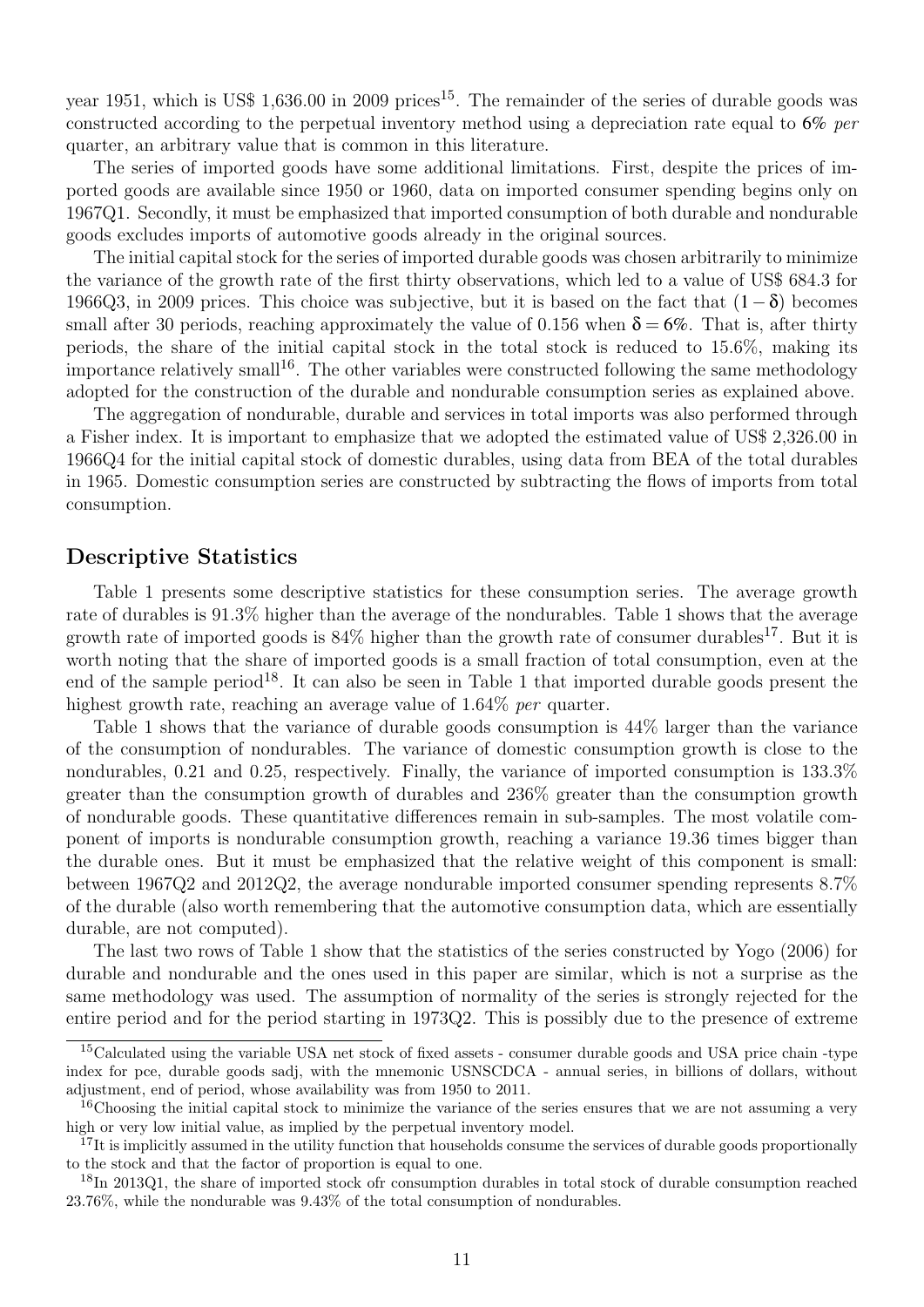events, as can be seen from the reported maximum and minimum values.

| Start | End |                                                                                                    |      |      |                    |      | JB                              | Sig.                                                                                                                  |
|-------|-----|----------------------------------------------------------------------------------------------------|------|------|--------------------|------|---------------------------------|-----------------------------------------------------------------------------------------------------------------------|
|       |     | 204                                                                                                | 0.51 | 0.29 | $-1.25$            | 2.36 |                                 |                                                                                                                       |
|       |     | 204                                                                                                | 0.91 | 0.29 | $-0.49$            | 2.03 |                                 |                                                                                                                       |
|       |     | 248                                                                                                | 0.46 | 0.25 | $-1.16$            | 2.18 |                                 |                                                                                                                       |
|       |     | 248                                                                                                | 0.88 | 0.36 | $-0.58$            | 2.10 |                                 |                                                                                                                       |
|       |     | 181                                                                                                | 0.54 | 0.21 | $-0.64$            | 1.60 |                                 |                                                                                                                       |
|       |     |                                                                                                    | 0.41 | 0.20 | $-1.13$            | 1.61 |                                 | 8.32 0.02                                                                                                             |
|       |     |                                                                                                    | 0.87 | 0.29 | $-0.47$            | 1.95 |                                 |                                                                                                                       |
|       |     | 181                                                                                                | 1.62 | 0.84 | $-1.95$            | 3.99 |                                 |                                                                                                                       |
|       |     |                                                                                                    | 1.33 |      |                    |      |                                 |                                                                                                                       |
|       |     |                                                                                                    | 1.64 | 0.75 | $-1.05$            | 3.37 |                                 |                                                                                                                       |
|       |     | 1951Q1 2001Q2<br>1951Q1 2001Q2<br>1951Q1 2012Q2<br>1951Q1 2012Q2<br>1967Q3 2012Q2<br>1967Q3 2012Q2 |      |      | Obs. Mean Variance |      | Min. Max.<br>16.25 -15.48 19.42 | 21.77 0.00<br>6.29 0.04<br>15.34 0.00<br>9.49 0.01<br>9.82 0.01<br>6.49 0.04<br>9.72 0.01<br>194.10 0.00<br>6.17 0.05 |

Table 1: Consumption Growth Rate

Source: own elaboration using data from Datastream. Notes: i) "JB" is the Jarque-Bera statistics and "Sig." refers to statistical significance.

### 2.1 Consumption Factors and USA Business Cycles

The possibility of predicting stock market returns and asset prices using variables correlated with the business cycle is known [for an interesting summary of this evidence, see Nobel Prize Committee (2013)]. Thus, the risk premium increases as the economy moves toward the valley and decreases when it is going towards the peak. Asset pricing models such as the canonical Consumption Capital Asset Pricing Model fail to explain this countercyclical evidence both for the market and currency risk premium, mostly because there is not much variability in the aggregate consumption series. For this reason. disaggregated data on nondurable and durable consumption have been used in applied work (see Lustig & Verdelhan (2007)).

Yogo (2006) notes that the consumption of non-durable goods has lower volatility compared to stock returns, low autocorrelation, low correlation with the cycle. Yogo (2006) also shows that a procyclical relationship can be observed with nondurable growth. Figure 1 presents "closed economy" consumption factors USA NBER recessions highlighted in the shaded areas. Comparison of our data with Yogo (2006), which is represented by the dotted lines in the graph, show that results presented in this paper are not drive by any particular feature of our sample. Figure 3 plots USA NBER recessions highlighted in the shaded areas and the growth of consumption factors against the output gap. As can be seen, open economy (domestic and imported consumption growth) seem to be"highly" pro-cyclical.

In order to formally evaluate the cyclical properties of these factors, we also ran the following regressions

$$
\Delta c_{jt} = \tau_1 + \omega_j D_{NBER} + \mu_{1t},\tag{28}
$$

$$
\Delta c_{jt} = \tau_2 + \gamma_j (y_t - \bar{y}_t) + \mu_{2t},\tag{29}
$$

where  $\Delta c_{it}$  refers to the consumption growth of either nondurable ( $\Delta c_{nt}$ ), durable ( $\Delta c_{dt}$ ), domestic  $(\Delta c_{yt})$ or imported goods  $(\Delta c_{y*t})$ , i.e.,  $j = n, d, y, y*$ ;  $\mu_{1t}$  and  $\mu_{2t}$  are Gaussian error terms,  $D_{NBER}$ is a dummy variable which receives a value equal to one during USA NBER recessions and zero otherwise,  $y_t$  is an index of real USA gross domestic product and  $\bar{y}_t$  is the corresponding smoothed variable (through a Hodrick-Prescott filter) - in other words,  $y_t - \bar{y}_t$  stands for a proxy of the output gap.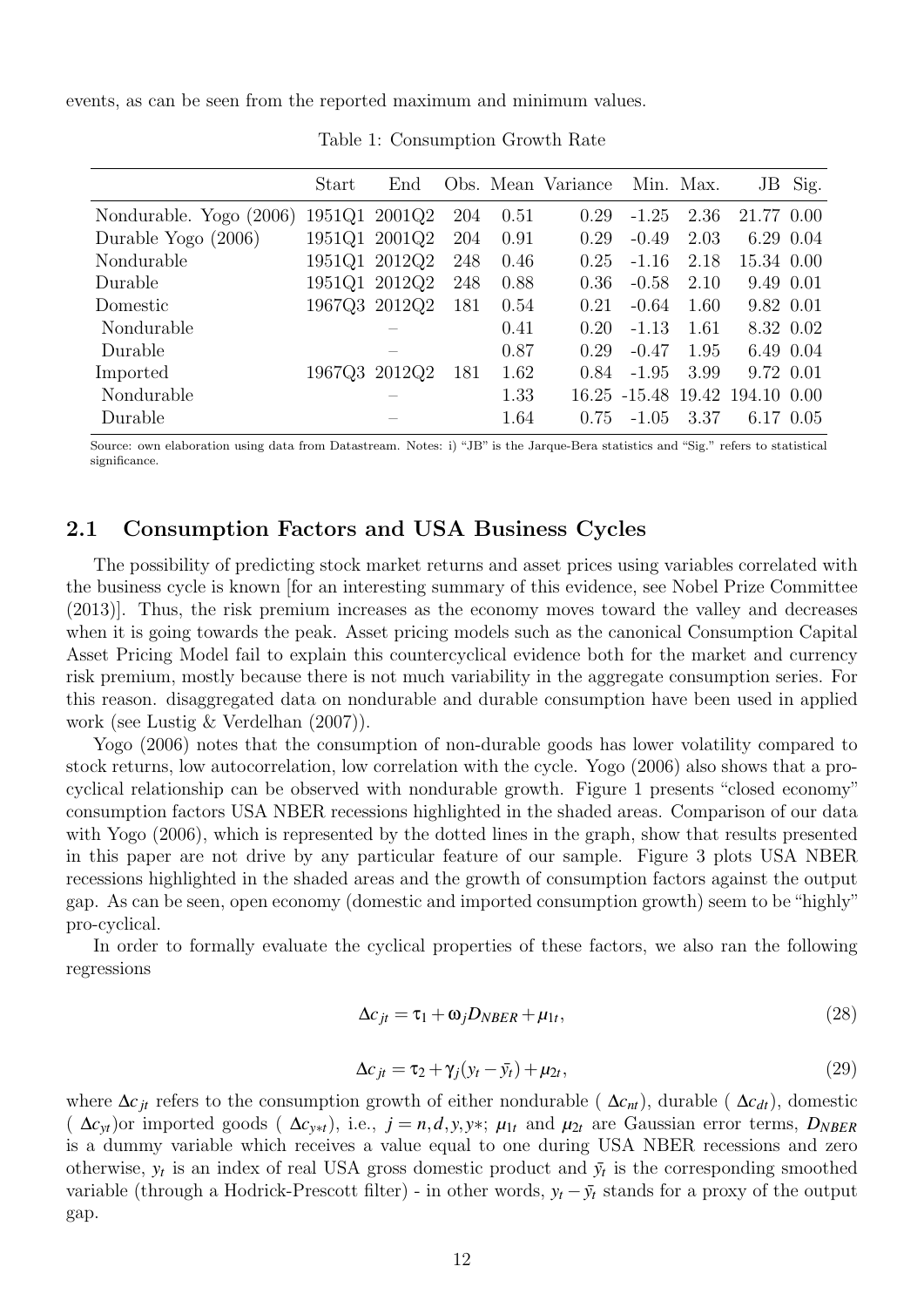

Figure 1: Nondurable and Durable Consumption Growth and Cycles

Source: own elaboration using data from BEA and Yogo (2006).

Figure 2: Domestic and Imported Consumption Growth and Cycles



Source: own elaboration using data from BEA and IMF.

Table 2 presents these results. As can be seen, the estimated impacts of a recession on imported and durable growth are both significant at high confidence levels. However, a quarter of recession has a much bigger impact on the growth of imported consumption goods than to durable growth. Second part of 2 shows that durable, domestic and imported consumption factors are positively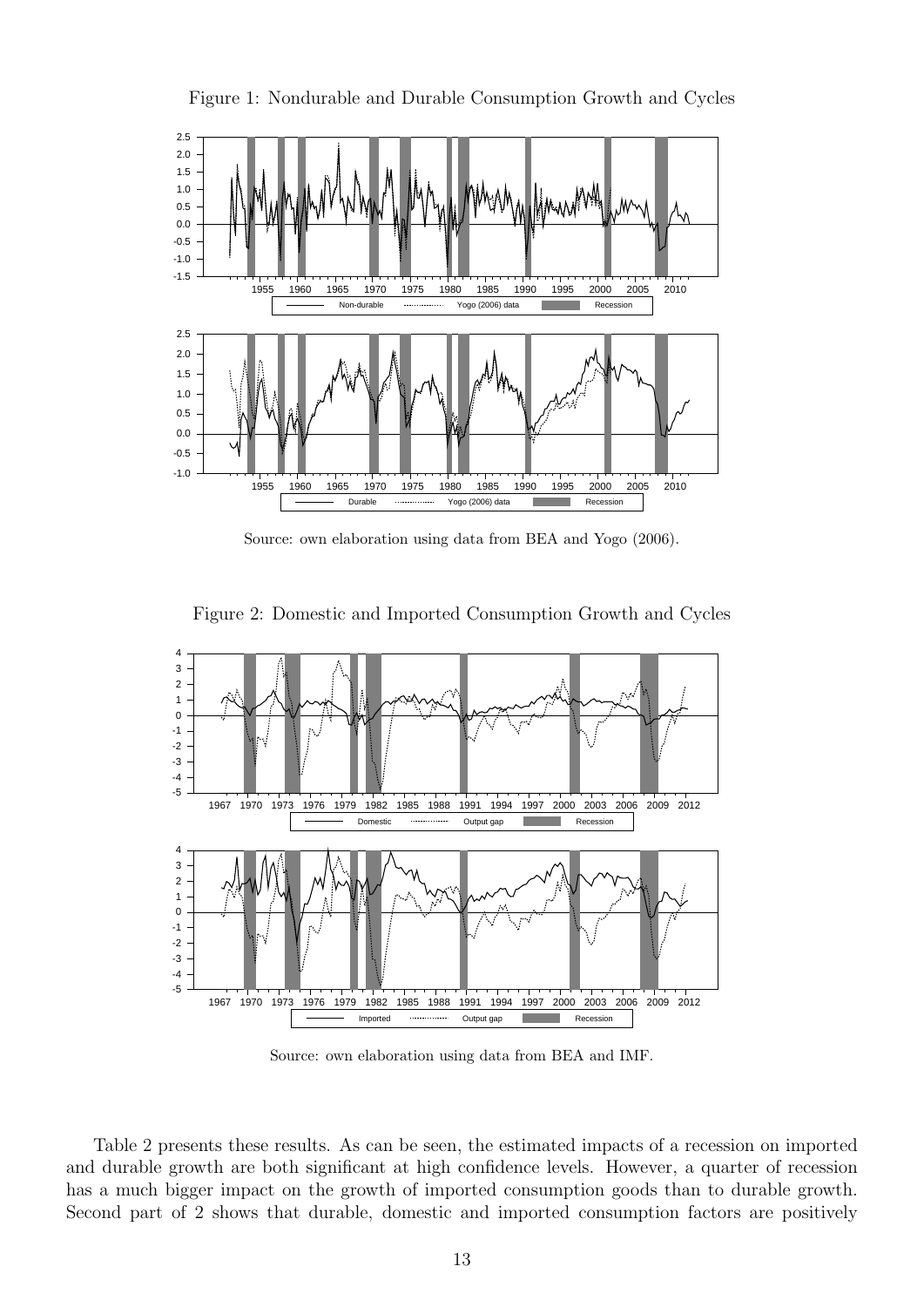correlated with the cycle (an increase in the output gap in associated with a rise in consumption). Stronger statistical correlations, as implied by the point estimates and corresponding t-statistics, are for durable and imported consumption growth.

|                                                 |         | Coefficient Standard error t-statistics p-value |         |        |      |  |  |
|-------------------------------------------------|---------|-------------------------------------------------|---------|--------|------|--|--|
| Cycles measured by NBER recessions $(\omega_i)$ |         |                                                 |         |        |      |  |  |
| $\Delta c_{nt}$                                 | 0.10    | 0.0994                                          | 1.00    | 0.3151 |      |  |  |
| $\Delta c_{dt}$                                 | 0.33    | 0.1554                                          | 2.17    | 0.0306 |      |  |  |
| $\Delta c_{\rm vt}$                             | 0.08    | 0.1218                                          | 0.70    | 0.4846 |      |  |  |
| $\Delta c_{y*t}$                                | 0.93    | 0.3122                                          | 2.99    | 0.0031 |      |  |  |
| Cycles measured by the output gap $(\gamma_i)$  |         |                                                 |         |        |      |  |  |
| $\Delta c_{nt}$ <sup>†</sup>                    | 7.94    | 2.376                                           | $-3.34$ | 0.0010 | 0.06 |  |  |
| $\Delta c_{dt}^{\dagger}$                       | 17.38   | 2.193                                           | 7.92    | 0.0000 | 0.26 |  |  |
| $\Delta c_{nt}$                                 | $-4.89$ | 2.045                                           | $-2.39$ | 0.0177 | 0.03 |  |  |
| $\Delta c_{dt}$                                 | 12.26   | 2.360                                           | 5.19    | 0.0000 | 0.11 |  |  |
| $\Delta c_{\rm vt}$                             | 2.19    | 2.186                                           | 1.00    | 0.3172 | 0.01 |  |  |
| $\Delta c_{v*t}$                                | 10.10   | 4.291                                           | 2.35    | 0.0196 | 0.03 |  |  |

Table 2: The Cyclical Behavior of Consumption Factors

Note:  $\dagger$  estimated using Yogo (2006)'s sample from 1951:Q2 to 2001:Q4; Source: own elaboration using data from BEA, IMF and NBER. The sample period goes from 1951:Q2 for closed economy factors; open economy factors' period spans from 1967:Q3 to 2012:Q2.

### 2.2 Long run and Habit Risks: estimation and calibration

We present two sets of results in this sub-section. The first relates to the estimation of the parameters that belong to the long run risk model, based on power utility in (25). For this purpose, we use data on currency excess returns. The second set relates to the implied steady state risk premium in the habit model, which is calibrated using parameters borrowed from Verdelhan (2010), Campbell & Cochrane (1999) and Wachter (2006), as shown later.

Firstly, it must be noted that our series of excess returns was constructed according to the following formula

$$
R_{t+k}^{je} \equiv \left\{ \left[ (1+i_{t,k}^{j}) \left( S_{t}^{j/USS} / S_{t+k}^{j/USS} \right) - (1+i_{t,k}) \right] (P_{t}/P_{t+k}) \right\},\tag{30}
$$

where  $i_t^*$  $t$ <sup>*k*</sup></sup>, is the interest rate on a bond from the F economy, purchased at *t* with  $t + k$  maturity; *P*<sup>*t*</sup> is the USA CPI and  $S_t^{j/USS}$  $t_t^{J/O3\phi}$  is the exchange rate of the F economy, denominated as the country's F price of the USA dollar.  $R_{t+1}^{j\dot{e}}$  $t_{t+k}$  is the *ex post* excess real return obtained from buying a bond from country F with respect to the USA return, considering that they are both purchased at *t*, with the same maturity,  $t + k$ . We decided to use Japan as the foreign economy, since our sample data starts from 1967Q3 and Japan was the largest economy with data available since then.

We estimated  $\varphi_0$ ,  $\varphi_1$ ,  $\varphi_0^*$  $_{0}^{\ast}$  and  $\varphi_{1}^{\ast}$ 1 parameters via OLS, through an autoregressive (of order 1-  $AR(1)$ ) model of the consumption growth variance. The first observation was obtained by taking the average of the last four quarters in a rolling manner. Figure 3 presents the time-varying growth variances and NBER recessions in the shaded areas. As can be seen, there appears to be a large increase in the imported growth variance in the second of the seventies' recession and a negative trend that followed, with no apparent regular episodes of ups and downs during the following cycles.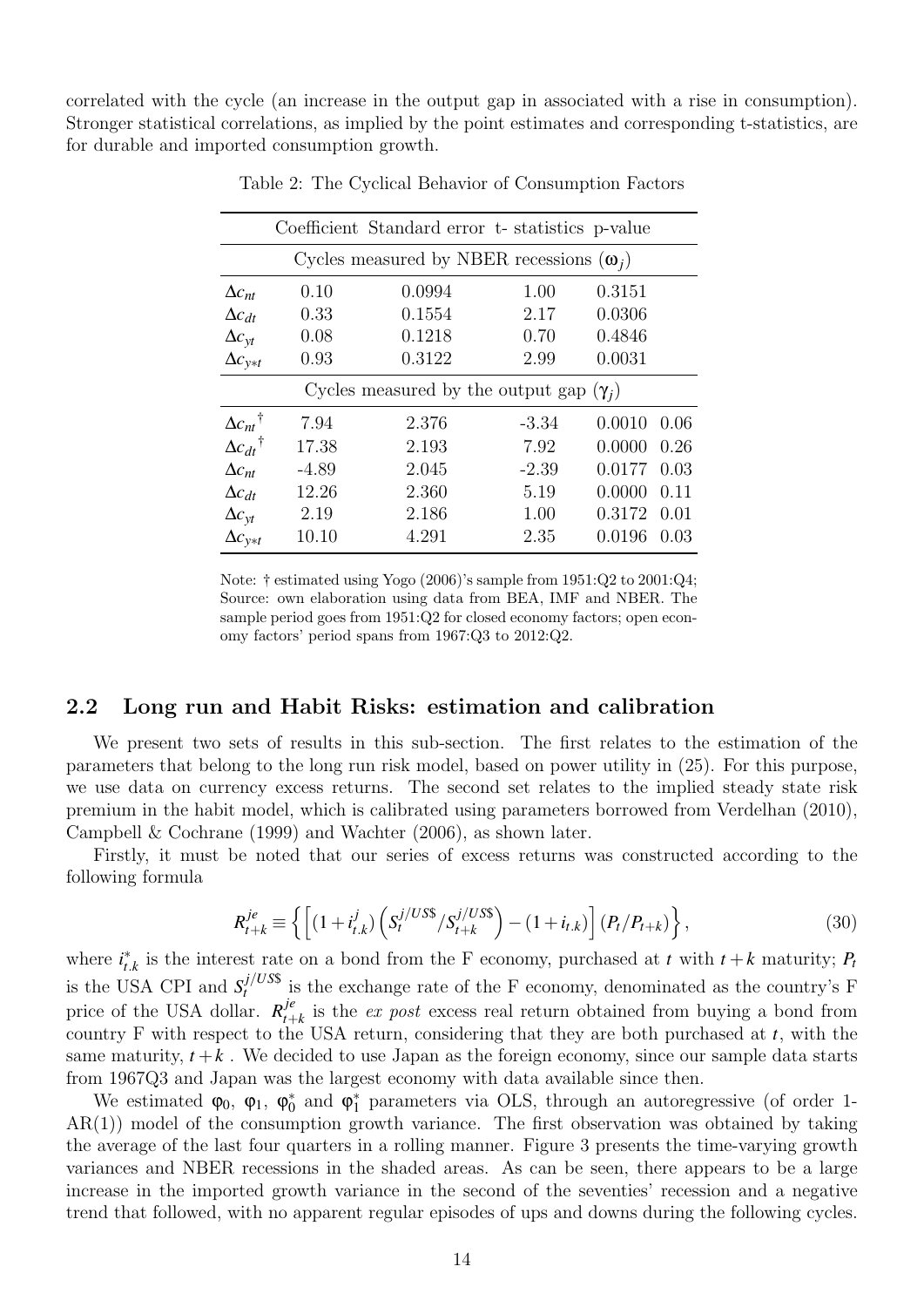Domestic growth variance, on the other hand, seems to grow faster during NBER recessions. We then estimated (25) using excess returns on Japanese bonds obtained according to (30) and using IMF data (for the same time span of domestic and imported consumption growth). During the sample period, Japan presented a negative average excess return of -1.01 with a standard error equal to 3.17. Results are presented in Table 3 and 4. Two findings are worth noting, in particular. First, the implied share of consumption of domestic goods is 67%, which seems to be a reasonable value. Second, the implied coefficient of risk aversion is 9.69, which is considerably lower than what is suggested by the Mehra & Prescott (1985) puzzle, but much higher than what is thought to be a reasonable value - and that is also used for calibration purposes. Finally, Table 5 present simulation results of the implied steady state risk premium using the Habit Persistence Model. As can be seen, using parameters borrowed from Verdelhan (2010), Campbell & Cochrane (1999) and Wachter (2006), and different values for  $\theta$ , we found that currency risk, from the perspective of a North American resident investing on Japanese bonds, ranges from the extremes -2.31% to 5.57% per quarter, but also reaches more modest values, such as  $0.31\%$  per quarter, for instance.





Notes: i) variances were estimated using a rolling window from 1969Q2, i.e., the first observation computes the variance of the previous 4 quarters, the second computes the variance of the previous 5 quarters and so on; i) Shaded areas correspond to NBER recessions; Source: own elaboration.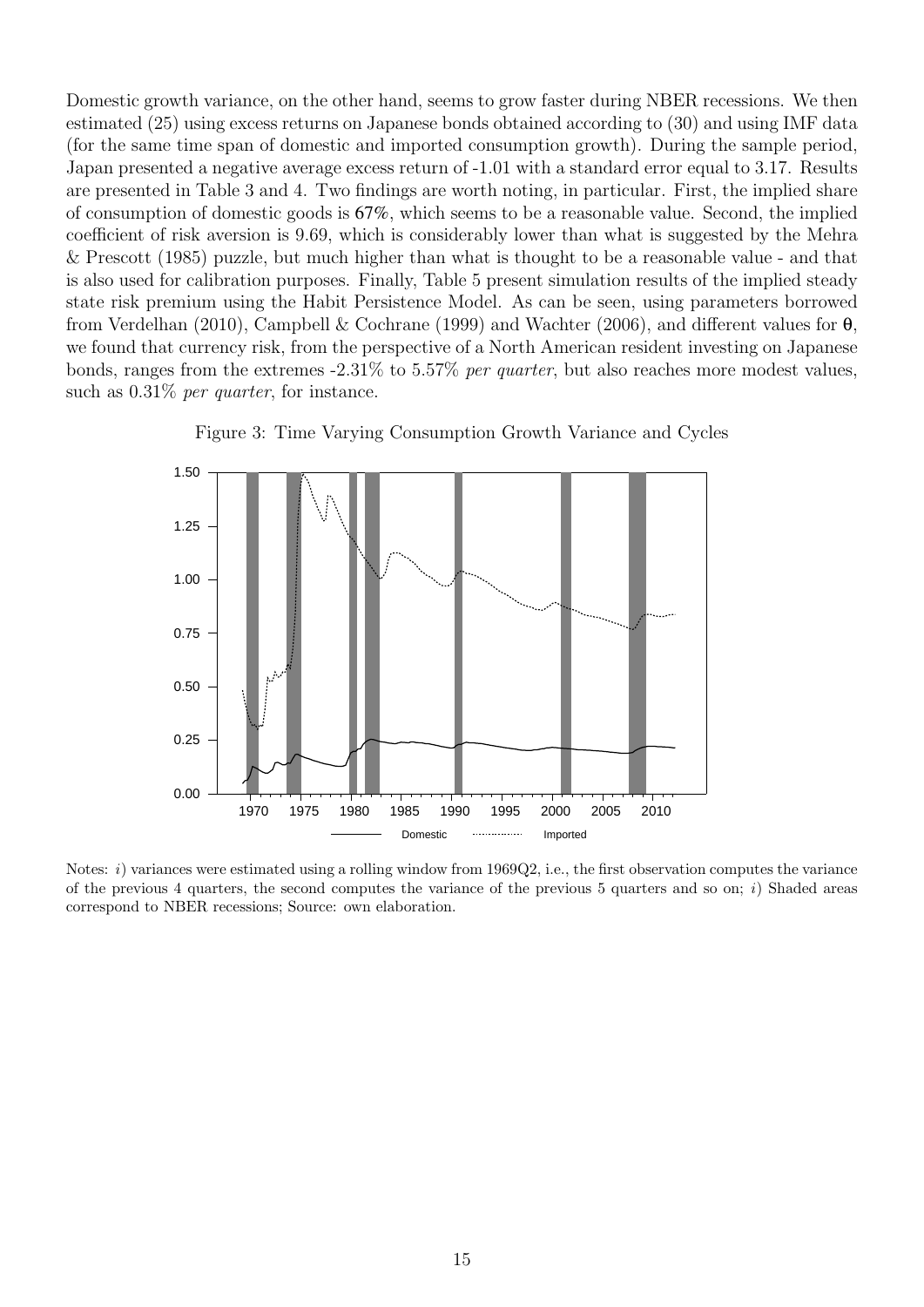|                         | Estimated Parameter Std. Error t-statistic Significance |      |         |        |
|-------------------------|---------------------------------------------------------|------|---------|--------|
|                         | $-5.06$                                                 | 1.25 | $-4.04$ | 0.000  |
| $\iota_1\phi_1$         | 6.31                                                    | 5.93 | 1.06    | 0.2887 |
| $12\phi_1$ <sup>*</sup> | 2.98                                                    | 1.04 | 2.86    | 0.0047 |
| $\phi_0$                | 0.01                                                    | 0.00 | 4.47    | 0.0000 |
| $\phi_1$                | 0.95                                                    | 0.01 | 81.59   | 0.0000 |
| $\phi_0{}^*$            | 0.03                                                    | 0.01 | 1.97    | 0.0500 |
|                         | 0.97                                                    | 0.01 | 71.01   | 0.0000 |

Table 3: Parameter Estimation

Table 4: Model Calibration

| Parameter |          |  |  |  |
|-----------|----------|--|--|--|
| $\iota_1$ | $6.63\,$ |  |  |  |
| $\iota_2$ | 3.06     |  |  |  |
| θ         | 0.67     |  |  |  |
| γ         | 9.69     |  |  |  |

Table 5: Simulation of the Habit Persistence Model

|                              | Steady State Risk                               |                     |                   |
|------------------------------|-------------------------------------------------|---------------------|-------------------|
| θ                            | 0.70 0.75 0.80 0.85                             |                     |                   |
| Verdelhan $(2010)$           | 3.31 1.81 0.31 -1.18                            |                     |                   |
| Campbell $& Cochrane (1999)$ | $2.61$ $1.06$ $-0.48$ $-2.03$                   |                     |                   |
| Wachter $(2006)$             | 5.56 2.94 0.31 -2.31                            |                     |                   |
| Common parameters            | $\sigma_u^2 = 0.21 \quad \sigma_{u^*}^2 = 0.84$ |                     |                   |
|                              | Other Parameters                                |                     |                   |
|                              | $\gamma$ $\phi$                                 | $\bar{X}$ $X_{max}$ |                   |
| Example with Japan           | 9.7 0.97 0.06                                   |                     | 0.09              |
| Verdelhan $(2010)$           | 0.99<br>$\mathcal{D}_{\mathcal{L}}$             |                     | $0.07 \quad 0.12$ |
| Campbell $& Cochrane (1999)$ |                                                 | 2 0.97 0.06 0.09    |                   |
| Wachter $(2006)$             | 0.97<br>2                                       | 0.04                | 0.06              |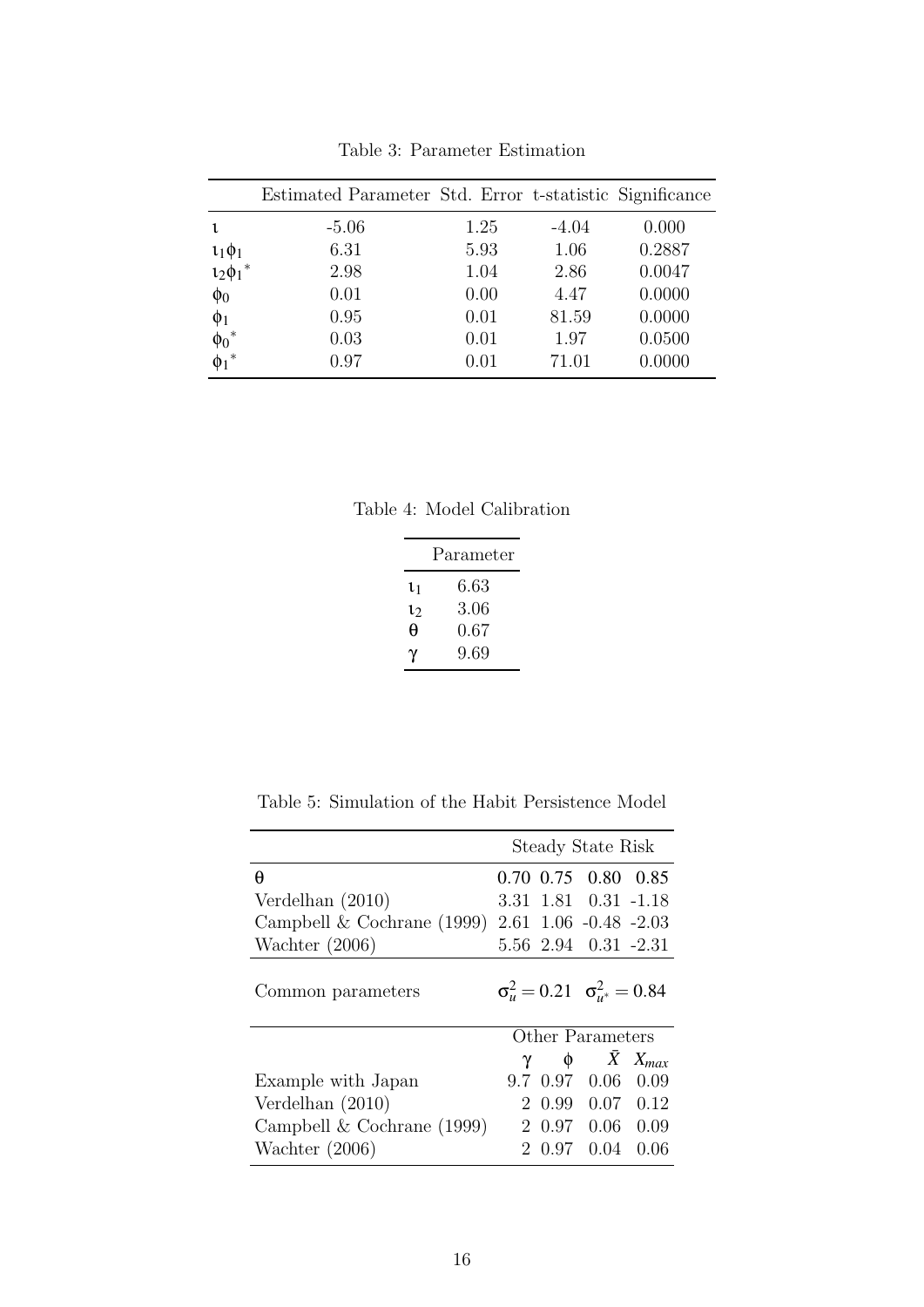## 3 Concluding Remarks

This paper shows that there is a strong theoretical reason for keeping precautionary savings in foreign currency when foreign consumption matters for the utility of the representative agent. In an open economy, an increase in the volatility of imported consumption goods, keeping everything else constant, increases currency risk premium because it makes foreign bonds relatively more valuable than domestic ones. In regards to the correlation between consumption factors and cycles, the paper presents some evidence that domestic and imported consumption growth are highly correlated with the USA NBER recessions and a proxy for the business cycle. Our model estimations and calibrations imply reasonable values for the share of domestic consumption goods (67%) and the parameter of risk aversion (9.69). It also implies reasonable levels for steady state risk, considering the habit persistence model, which ranges from the extremes -2.31% to 5.57% per quarter, but also reaches more modest values,  $0.31\%$  per quarter, for instance. In summary, there is evidence supporting the claim that highly variable imported consumption growth, in addition to domestic growth, can be more appropriated stochastic discount factors for currency risk pricing than the usual nondurable/durable model of consumption growth.

# References

- Backus, D. K., Foresi, S. & Telmer, C. I. (2001), 'Affine term structure models and the forward premium anomaly', The Journal of Finance 56(1), 279–304. URL: http://dx.doi.org/10.1111/0022-1082.00325
- Bansal, R. & Yaron, A. (2004), 'Risks for the Long Run: A Potential Resolution of Asset Pricing Puzzles', Journal of Finance 59(4), 1481–1509. URL: http://ideas.repec.org/a/bla/jfinan/v59y2004i4p1481-1509.html
- Campbell, J. Y. & Cochrane, J. (1999), 'Force of Habit: A Consumption-Based Explanation of Aggregate Stock Market Behavior', Journal of Political Economy 107(2), 205–251. URL: http://ideas.repec.org/a/ucp/jpolec/v107y1999i2p205-251.html
- Epstein, L. G. & Zin, S. E. (1989), 'Substitution, risk aversion, and the temporal behavior of consumption and asset returns: a theoretical framework', *Econometrica* 57(4), 937–69. URL: http://ideas.repec.org/a/ecm/emetrp/v57y1989i4p937-69.html
- Ferreira, A. L. & Moore, M. J. (2015), 'Carry trade e risco cambial: um conto de dois fatores', Revista Brasileira de Economia (accepted for publication) .
- Lucas, R. J. (1982), 'Interest rates and currency prices in a two-country world', Journal of Monetary *Economics* **10**(3), 335–359. URL: http://ideas.repec.org/a/eee/moneco/v10y1982i3p335-359.html
- Lustig, H. & Verdelhan, A. (2007), 'The cross section of foreign currency risk premia and consumption growth risk', American Economic Review 97(1), 89–117. URL: http://ideas.repec.org/a/aea/aecrev/v97y2007i1p89-117.html
- Meese, R. A. & Rogoff, K. (1983), 'Empirical exchange rate models of the seventies : Do they fit out of sample?', Journal of International Economics 14(1-2), 3–24. URL: http://ideas.repec.org/a/eee/inecon/v14y1983i1-2p3-24.html
- Mehra, R. & Prescott, E. C. (1985), 'The equity premium: a puzzle', Journal of Monetary Economics  $15(2)$ , 145–161. URL: http://ideas.repec.org/a/eee/moneco/v15y1985i2p145-161.html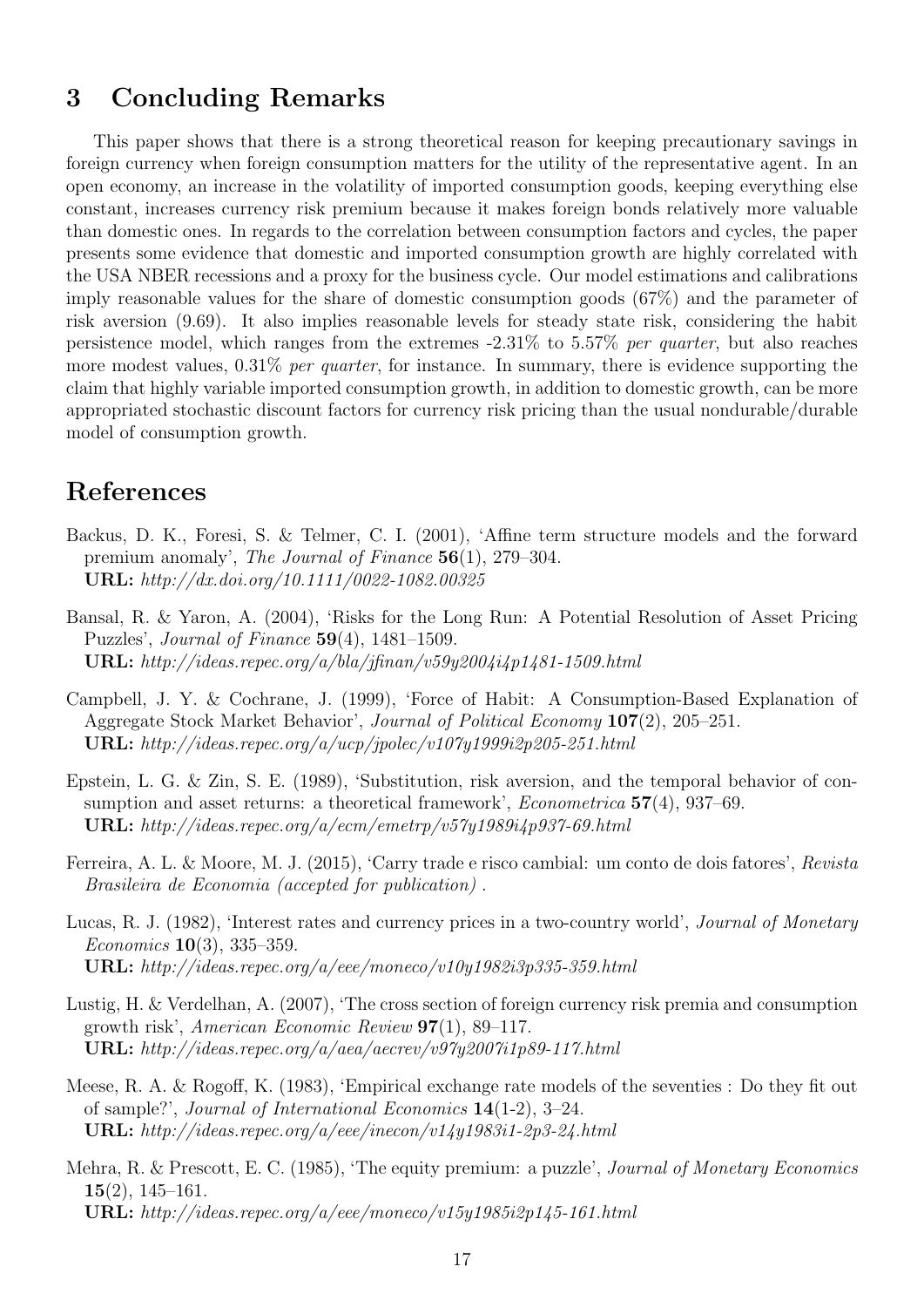- Moore, M. J. & Roche, M. J. (2010), 'Solving exchange rate puzzles with neither sticky prices nor trade costs', Journal of International Money and Finance 29(6), 1151 - 1170. URL: http://www.sciencedirect.com/science/article/pii/S0261560610000343
- Nobel Prize Committee (2013), Understanding Asset Prices, Nobel Prize in Economics documents 2013-1, Nobel Prize Committee.
- Verdelhan, A. (2010), 'A habit-based explanation of the exchange rate risk premium', Journal of Finance 65(1), 123–146. URL: http://EconPapers.repec.org/RePEc:bla:jfinan:v:65:y:2010:i:1:p:123-146
- Wachter, J. A. (2006), 'A consumption-based model of the term structure of interest rates', *Journal* of Financial Economics 79(2), 365–399. URL: http://ideas.repec.org/a/eee/jfinec/v79y2006i2p365-399.html

Yogo, M. (2006), 'A consumption-based explanation of expected stock returns', The Journal of Finance 61(2), 539–580. URL: http://dx.doi.org/10.1111/j.1540-6261.2006.00848.x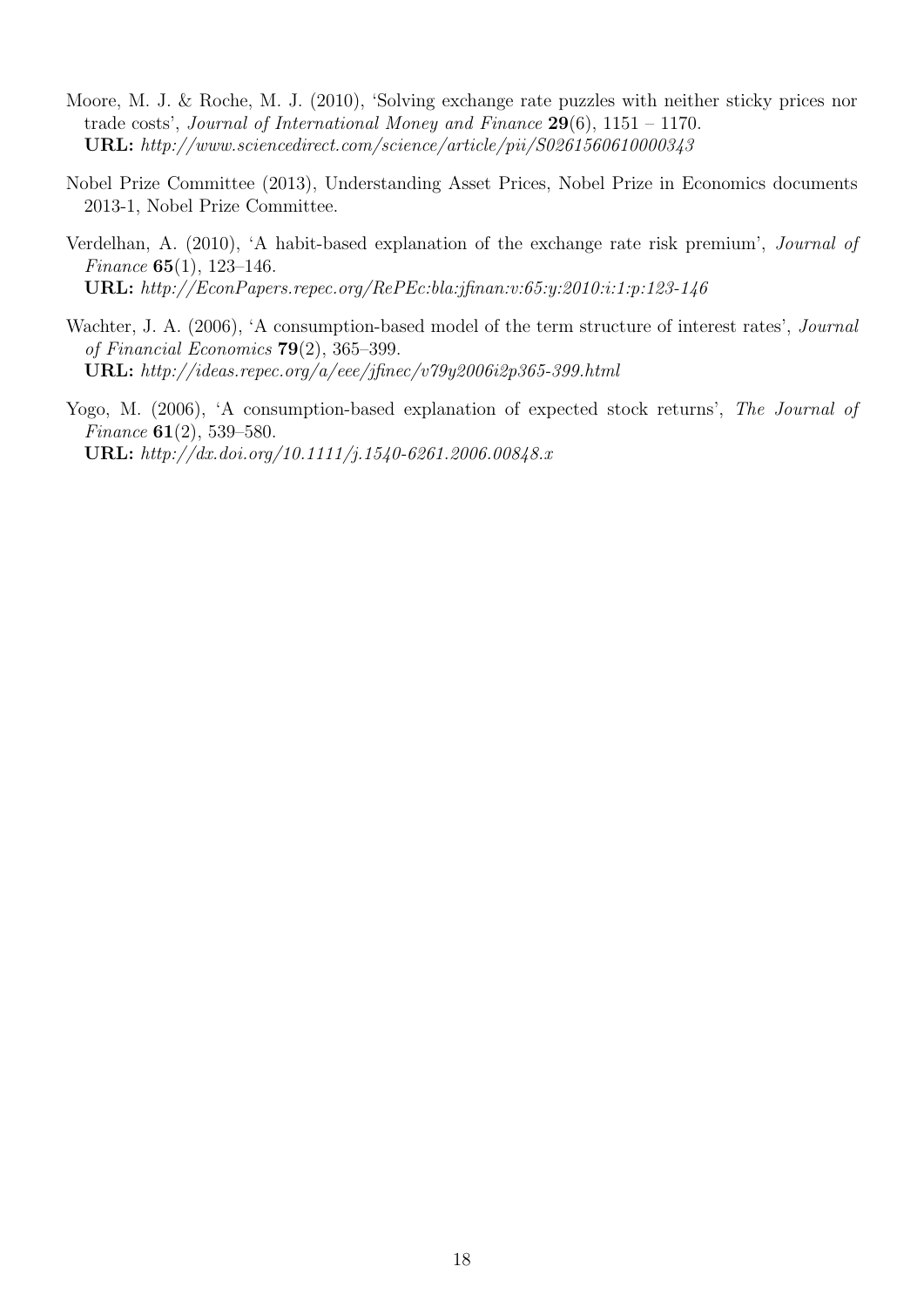#### Appendix: Habit Formation Model

Following Moore & Roche (2010), we consider habits that are defined over types of goods

$$
u(C_t, H_t) = u(C_{yt}, C_{y^*t}, H_t) = \frac{(C_t - H_t)^{1-\gamma}}{1-\gamma},
$$
\n(31)

where  $H_t$  is the subsistence consumption (or habits) of goods country  $H$ .

As already shown, the relation between habit and consumption is conveniently captured by the surplus consumption ratio,  $X_t$ , following Campbell & Cochrane (1999) and defined as below

$$
X_t \equiv \frac{C_t - H_t}{C_t}.
$$

The marginal rate of substitution for *H* and *F* goods as a function of consumption are

$$
M_{t+1} = \beta \left( \frac{X_{t+1}}{X_t} \frac{C_{t+1}}{C_t} \right)^{-\gamma} \left( \frac{C_{yt+1}}{C_{yt}} \right)^{-1},
$$
  

$$
M_{t+1}^* = \beta \left( \frac{X_{t+1}}{X_t} \frac{C_{t+1}}{C_t} \right)^{-\gamma} \left( \frac{C_{y*t+1}}{C_{y*t}} \right)^{-1}.
$$

Given that

$$
\Delta c_t = \theta \Delta c_{yt} + (1 - \theta) \Delta c_{y*t},
$$

the equivalent of equations (18) and (19) can now be written as

$$
M_{t+1} = e^{\ln(\beta)} e^{-\gamma(\Delta x_{t+1} + \Delta c_{t+1}) - \Delta c_{yt+1}} = e^{\ln(\beta)} e^{-\gamma \Delta x_{t+1} - (1 + \gamma \theta) \Delta c_{yt+1} - \gamma(1 - \theta) \Delta c_{yt+1}},
$$
(32)

$$
M_{t+1}^* = e^{\ln(\beta)} e^{-\gamma(\Delta x_{t+1} + \Delta c_{t+1}) - \Delta c_{y^*t+1}} = e^{\ln(\beta)} e^{-\gamma \Delta x_{t+1} - \gamma \theta \Delta c_{yt+1} - [1 + \gamma(1 - \theta)] \Delta c_{y^*t+1}}.
$$
(33)

Following Campbell & Cochrane (1999), we also assume that the dynamics of the log surplus consumption rate,  $x_{t+1}$ , evolves according to an  $AR(1)$  process with non-linear properties due to the function that governs the consumption shocks

$$
x_{t+1} \equiv (1 - \phi)\bar{x} + \phi x_t + \lambda(x_t)(\Delta c_{t+1} - g) = (1 - \phi)\bar{x} + \phi x_t + \lambda(x_t)[\theta u_{yt+1} + (1 - \theta)u_{yt+1}],
$$
 (34)

where *g* is the deterministic part of the growth of overall consumption in the H-economy,  $g = \theta g_y +$  $(1-\theta)g_{y*}$ ;  $\lambda(x_t)$  is the sensitivity function which determines the behavior of the surplus consumption ratio:

$$
\lambda(x_t) = \begin{cases} \bar{X}^{-1}\sqrt{1 - 2(x_t - \bar{x})} - 1 & \text{when } x \le x_{\text{max}}, \\ 0 & \text{elsewhere,} \end{cases}
$$
(35)

where  $\bar{X}$  and  $s_{\text{max}}$  are the steady state and upper bound value of  $X_t$  and  $x_t$ , respectively; It follows that

$$
m_{t+1} = \alpha + \gamma (1 - \phi)(x_t - \bar{x}) + (1 + \lambda(x_t))\varepsilon_{t+1},
$$
\n(36)

$$
m_{t+1}^* = \alpha^* + \gamma (1 - \phi)(x_t - \bar{x}) + (1 + \lambda(x_t)) \varepsilon_{t+1}^*,
$$
\n(37)

where

$$
\alpha \equiv \ln(\beta) - (1 + \gamma \theta) g_y - \gamma (1 - \theta) g_{y^*},
$$